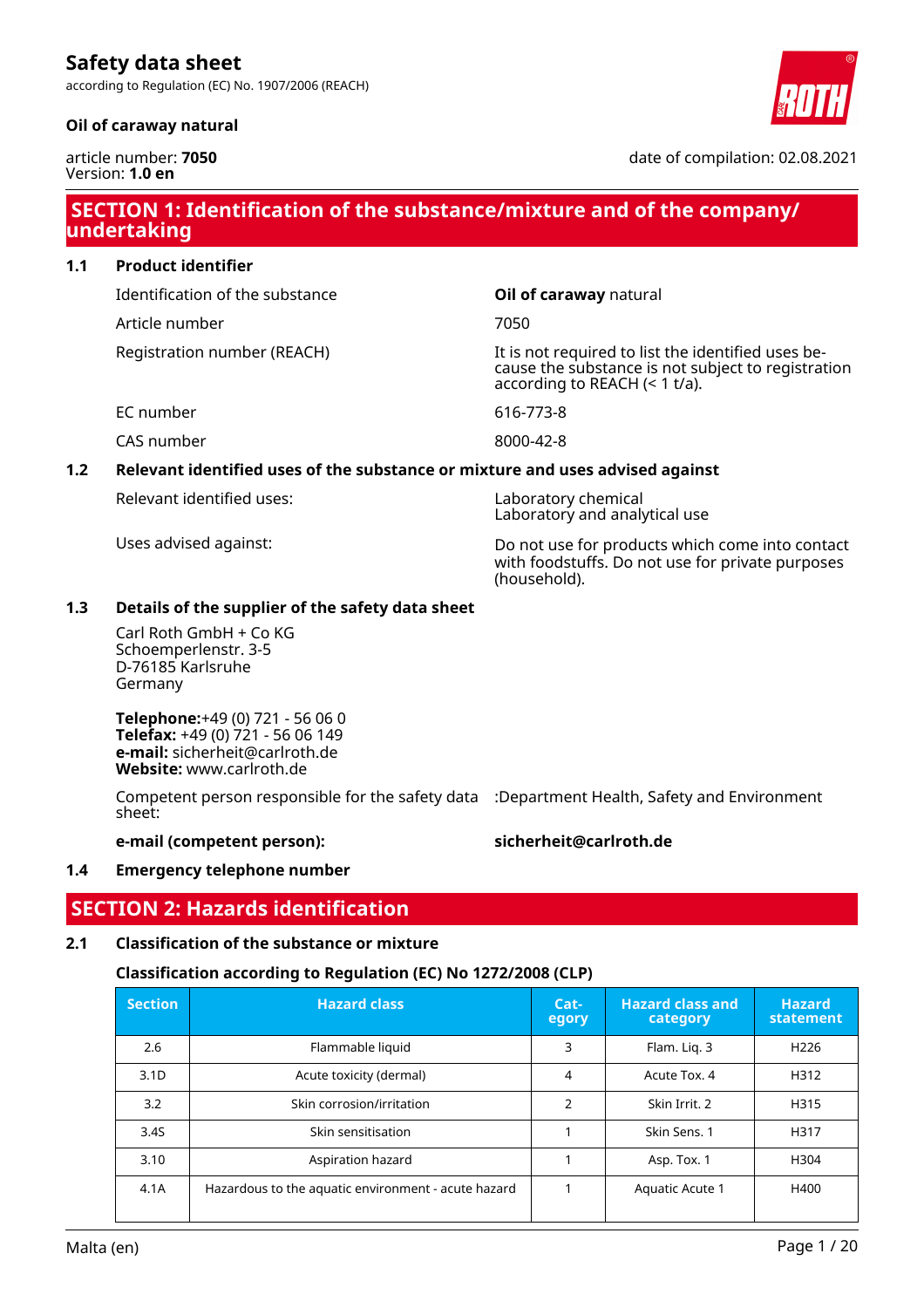according to Regulation (EC) No. 1907/2006 (REACH)

### **Oil of caraway natural**



#### article number: **7050**

| <b>Section</b> | <b>Hazard class</b>                                   | Cat-'<br>egory | <b>Hazard class and</b><br>category | <b>Hazard</b><br>statement |
|----------------|-------------------------------------------------------|----------------|-------------------------------------|----------------------------|
| 4.1C           | Hazardous to the aquatic environment - chronic hazard |                | Aquatic Chronic 1                   | H410                       |

For full text of abbreviations: see SECTION 16

#### **The most important adverse physicochemical, human health and environmental effects**

The product is combustible and can be ignited by potential ignition sources. Spillage and fire water can cause pollution of watercourses.

#### **2.2 Label elements**

### **Labelling according to Regulation (EC) No 1272/2008 (CLP)**

| <b>Signal word</b>                       | Danger                                                                                                                                |
|------------------------------------------|---------------------------------------------------------------------------------------------------------------------------------------|
| Pictograms                               |                                                                                                                                       |
| GHS02, GHS07,<br>GHS08, GHS09            |                                                                                                                                       |
| <b>Hazard statements</b>                 |                                                                                                                                       |
| H <sub>226</sub><br>H304<br>H312<br>H315 | Flammable liquid and vapour<br>May be fatal if swallowed and enters airways<br>Harmful in contact with skin<br>Causes skin irritation |

H317 May cause an allergic skin reaction

H410 Very toxic to aquatic life with long lasting effects

#### **Precautionary statements**

#### **Precautionary statements - prevention**

| P210 | Keep away from heat. No smoking  |
|------|----------------------------------|
| P233 | Keep container tightly closed    |
| P273 | Avoid release to the environment |

#### **Precautionary statements - response**

| P301+P310 | IF SWALLOWED: Immediately call a POISON CENTER/doctor |
|-----------|-------------------------------------------------------|
| P302+P352 | IF ON SKIN: Wash with plenty of water                 |
| P331      | Do NOT induce vomiting                                |

#### **Labelling of packages where the contents do not exceed 125 ml**

Signal word: **Danger**



| H304      | May be fatal if swallowed and enters airways.          |
|-----------|--------------------------------------------------------|
| H317      | May cause an allergic skin reaction.                   |
| P301+P310 | IF SWALLOWED: Immediately call a POISON CENTER/doctor. |
| P302+P352 | IF ON SKIN: Wash with plenty of water.                 |
| P331      | Do NOT induce vomiting.                                |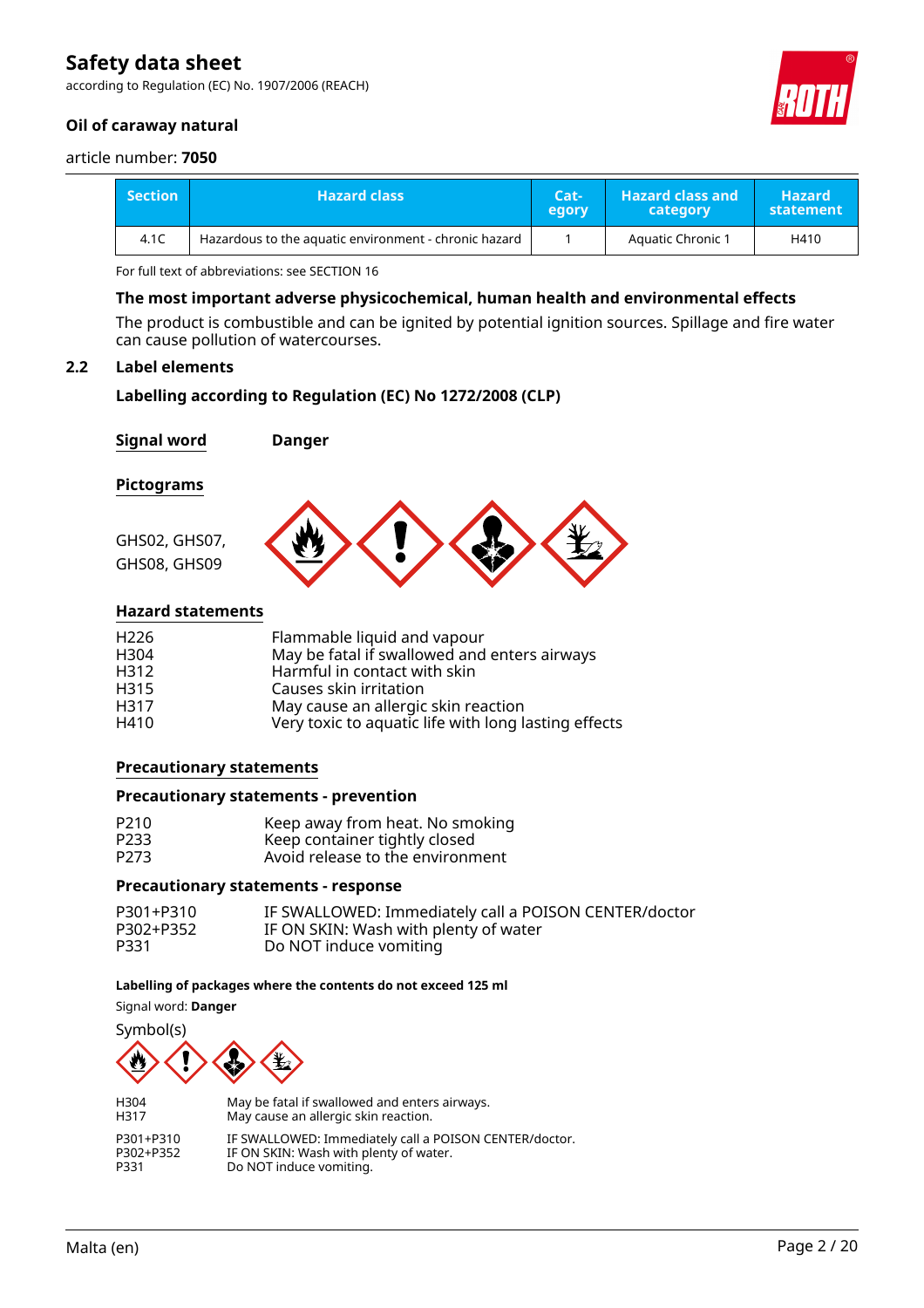according to Regulation (EC) No. 1907/2006 (REACH)

### **Oil of caraway natural**

article number: **7050**

#### **2.3 Other hazards**

### **Results of PBT and vPvB assessment**

According to the results of its assessment, this substance is not a PBT or a vPvB.

### **SECTION 3: Composition/information on ingredients**

### **3.1 Substances**

| Name of substance | Oil of caraway |
|-------------------|----------------|
| CAS No            | 8000-42-8      |
| EC No             | 616-773-8      |

| Impurities and additives, classification acc. to GHS |                                                                       |           |                                                                                                                                                |                   |  |  |  |  |  |
|------------------------------------------------------|-----------------------------------------------------------------------|-----------|------------------------------------------------------------------------------------------------------------------------------------------------|-------------------|--|--|--|--|--|
| <b>Name of substance</b>                             | <b>Identifier</b>                                                     | Wt%       | <b>Classification acc. to</b><br><b>GHS</b>                                                                                                    | <b>Pictograms</b> |  |  |  |  |  |
| (+)-Carvone                                          | CAS No<br>2244-16-8<br>EC No<br>218-827-2<br>Index No<br>606-148-00-8 | $50 - 75$ | Skin Sens. 1 / H317                                                                                                                            |                   |  |  |  |  |  |
| D-(+)-Limonene                                       | CAS No<br>5989-27-5<br>EC No<br>227-813-5<br>Index No<br>601-029-00-7 | $25 - 50$ | Flam. Liq. 3 / H226<br>Skin Irrit. 2 / H315<br>Skin Sens. 1 / H317<br>Aquatic Acute 1 / H400<br>Aquatic Chronic 1 / H410                       |                   |  |  |  |  |  |
| Myrcene                                              | CAS No<br>123-35-3<br>EC No<br>204-622-5                              | < 1       | Flam. Liq. 3 / H226<br>Skin Irrit. 2 / H315<br>Eye Irrit. 2 / H319<br>Asp. Tox. 1 / H304<br>Aquatic Acute 1 / H400<br>Aquatic Chronic 2 / H411 |                   |  |  |  |  |  |

| <b>Substance, Specific Conc. Limits, M-factors, ATE</b> |                  |                  |                       |  |  |  |  |
|---------------------------------------------------------|------------------|------------------|-----------------------|--|--|--|--|
| <b>Specific Conc. Limits</b>                            | <b>M-Factors</b> | <b>ATE</b>       | <b>Exposure route</b> |  |  |  |  |
|                                                         | -                | 1.780 $mg/_{kq}$ | dermal                |  |  |  |  |

For full text of abbreviations: see SECTION 16

# **SECTION 4: First aid measures**

### **4.1 Description of first aid measures**



#### **General notes**

Take off contaminated clothing.

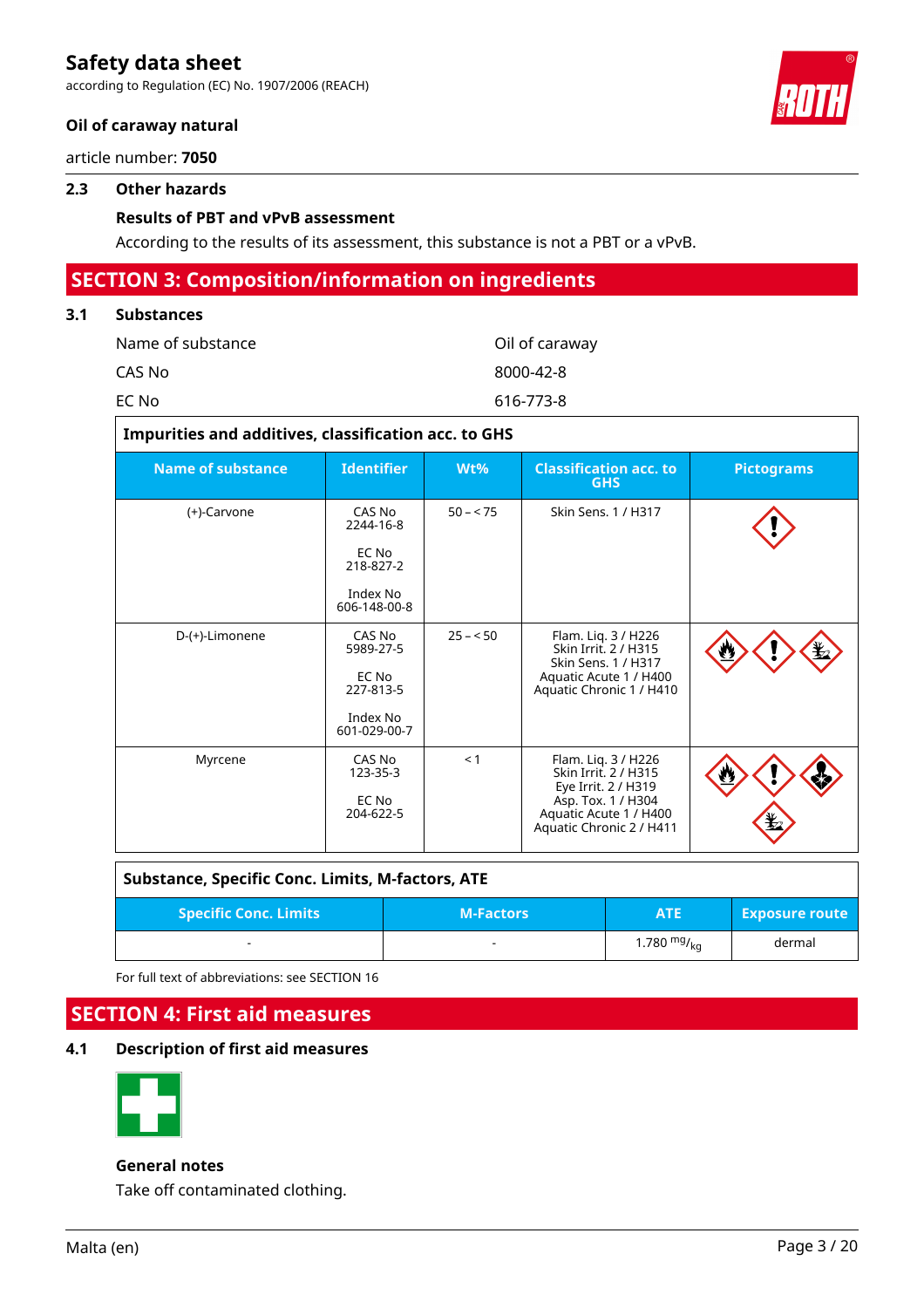according to Regulation (EC) No. 1907/2006 (REACH)

#### **Oil of caraway natural**

#### article number: **7050**

#### **Following inhalation**

Provide fresh air. In all cases of doubt, or when symptoms persist, seek medical advice.

#### **Following skin contact**

Rinse skin with water/shower. After contact with skin, wash immediately with plenty of water. In case of skin reactions, consult a physician. In case of skin irritation, consult a physician.

#### **Following eye contact**

Rinse cautiously with water for several minutes. In all cases of doubt, or when symptoms persist, seek medical advice.

#### **Following ingestion**

Call a physician immediately. Observe aspiration hazard if vomiting occurs.

### **4.2 Most important symptoms and effects, both acute and delayed**

Aspiration hazard, Irritation, Allergic reactions

### **4.3 Indication of any immediate medical attention and special treatment needed**

none

### **SECTION 5: Firefighting measures**

#### **5.1 Extinguishing media**



#### **Suitable extinguishing media**

co-ordinate firefighting measures to the fire surroundings water spray, dry extinguishing powder, BC-powder, carbon dioxide (CO<sub>2</sub>)

#### **Unsuitable extinguishing media**

water jet

#### **5.2 Special hazards arising from the substance or mixture**

Combustible. In case of insufficient ventilation and/or in use, may form flammable/explosive vapourair mixture. Solvent vapours are heavier than air and may spread along floors. Places which are not ventilated, e.g. unventilated below ground level areas such as trenches, conduits and shafts, are particularly prone to the presence of flammable substances or mixtures.

#### **Hazardous combustion products**

Carbon monoxide (CO), Carbon dioxide (CO₂)

#### **5.3 Advice for firefighters**

In case of fire and/or explosion do not breathe fumes. Do not allow firefighting water to enter drains or water courses. Fight fire with normal precautions from a reasonable distance. Wear self-contained breathing apparatus.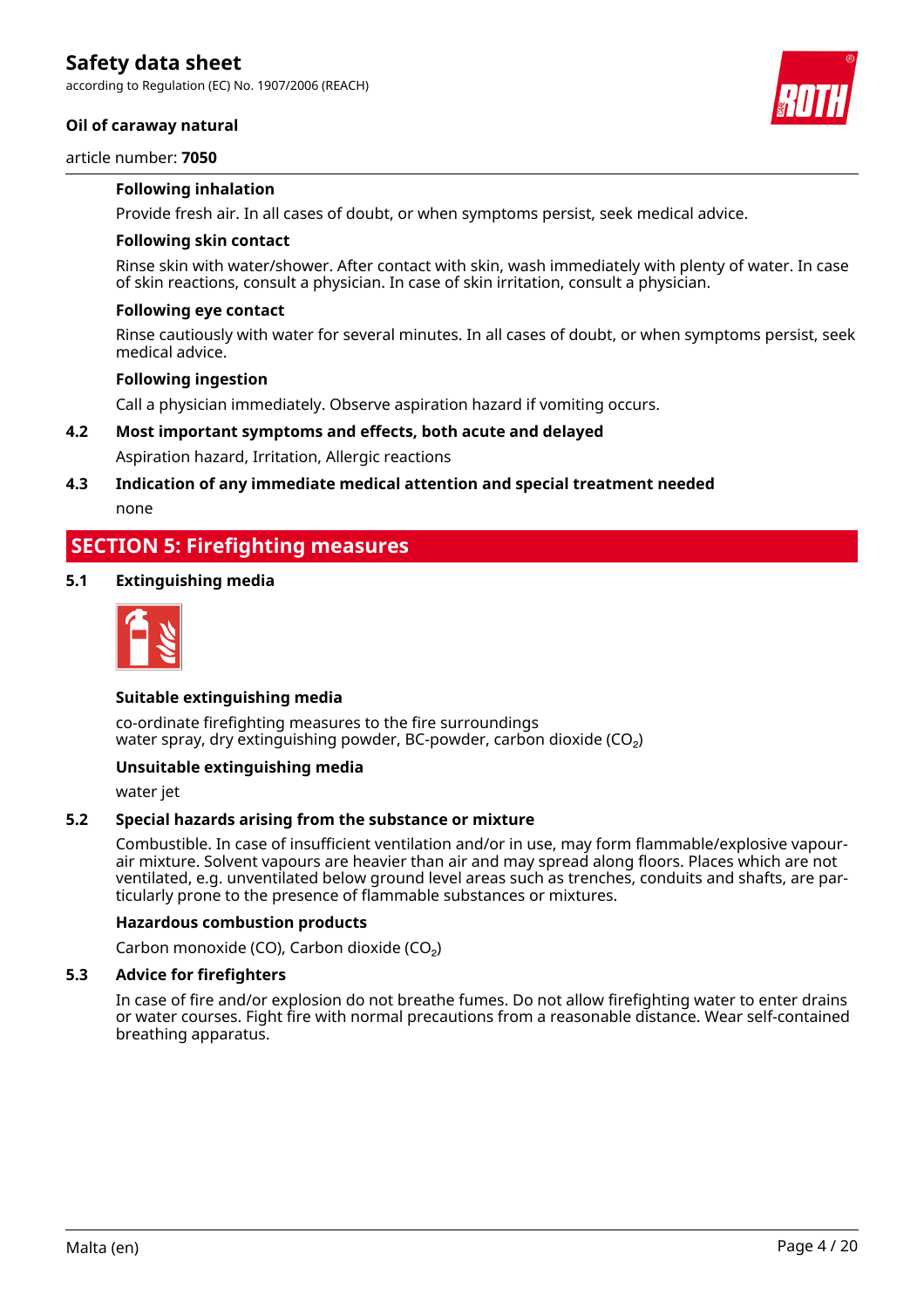according to Regulation (EC) No. 1907/2006 (REACH)

### **Oil of caraway natural**

article number: **7050**

# **SECTION 6: Accidental release measures**

#### **6.1 Personal precautions, protective equipment and emergency procedures**



#### **For non-emergency personnel**

Do not breathe vapour/spray. Avoid contact with skin and eyes. Avoidance of ignition sources. Provide adequate ventilation.

#### **6.2 Environmental precautions**

Keep away from drains, surface and ground water. Retain contaminated washing water and dispose of it. Danger of explosion.

### **6.3 Methods and material for containment and cleaning up**

#### **Advice on how to contain a spill**

Covering of drains.

#### **Advice on how to clean up a spill**

Absorb with liquid-binding material (sand, diatomaceous earth, acid- or universal binding agents).

#### **Other information relating to spills and releases**

Place in appropriate containers for disposal. Ventilate affected area.

#### **6.4 Reference to other sections**

Hazardous combustion products: see section 5. Personal protective equipment: see section 8. Incompatible materials: see section 10. Disposal considerations: see section 13.

### **SECTION 7: Handling and storage**

### **7.1 Precautions for safe handling**

Provision of sufficient ventilation. When not in use, keep containers tightly closed.

#### **Measures to prevent fire as well as aerosol and dust generation**



Keep away from sources of ignition - No smoking.

Take precautionary measures against static discharge.

#### **Measures to protect the environment**

Avoid release to the environment.

#### **Advice on general occupational hygiene**

Wash hands before breaks and after work. Keep away from food, drink and animal feedingstuffs. When using do not smoke.

#### **7.2 Conditions for safe storage, including any incompatibilities**

Store in a well-ventilated place. Keep container tightly closed.

#### **Incompatible substances or mixtures**

Observe hints for combined storage.

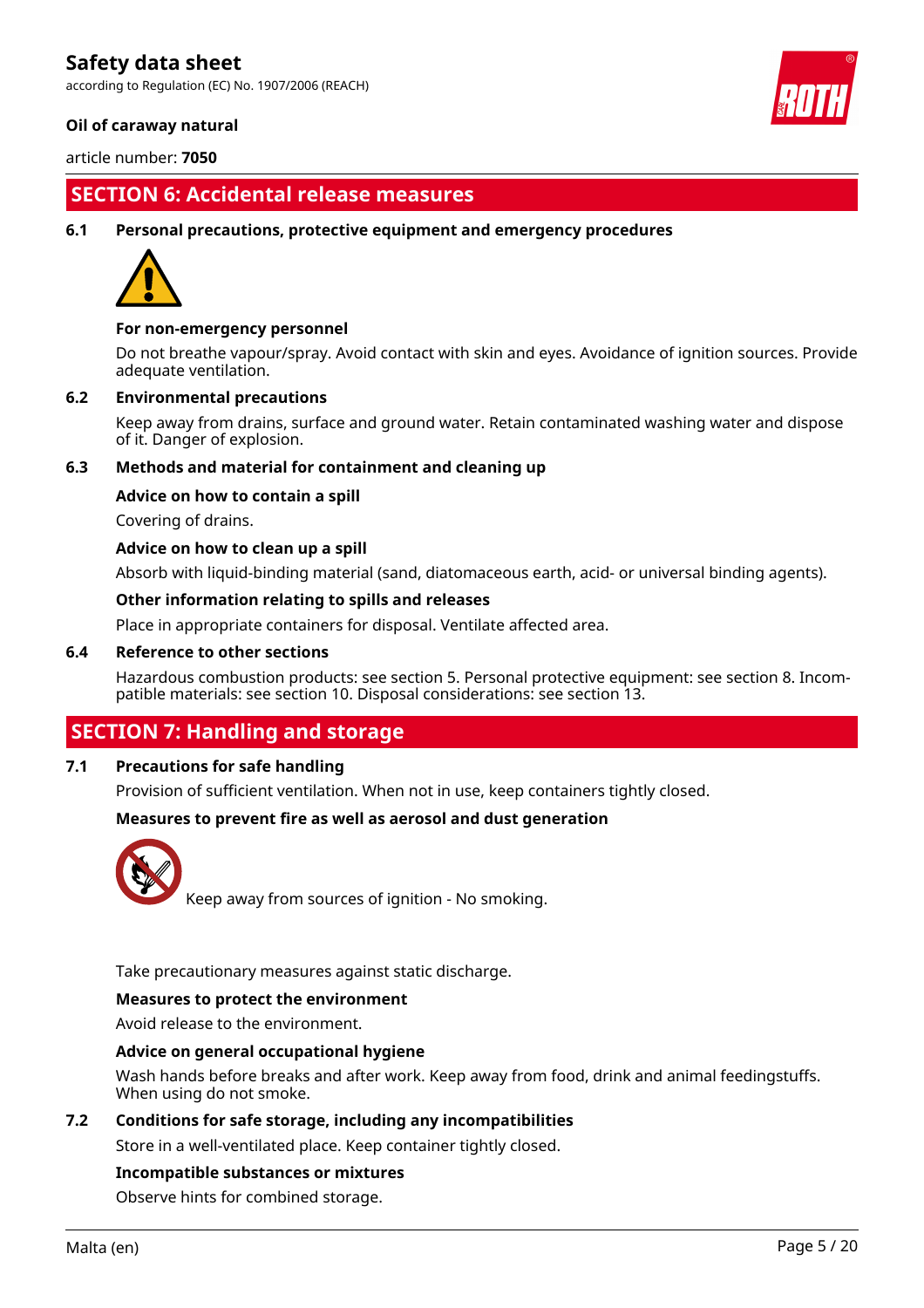according to Regulation (EC) No. 1907/2006 (REACH)

### **Oil of caraway natural**

article number: **7050**

### **Consideration of other advice:**

Keep container tightly closed.

#### **Ventilation requirements**

Use local and general ventilation.

### **Specific designs for storage rooms or vessels**

Recommended storage temperature: 15 – 25 °C

#### **7.3 Specific end use(s)**

No information available.

### **SECTION 8: Exposure controls/personal protection**

#### **8.1 Control parameters**

#### **National limit values**

#### **Occupational exposure limit values (Workplace Exposure Limits)**

Data are not available.

| <b>Relevant DNELs of components of the mixture</b> |               |               |                               |                                                 |                   |                               |  |
|----------------------------------------------------|---------------|---------------|-------------------------------|-------------------------------------------------|-------------------|-------------------------------|--|
| Name of sub-<br>stance                             | <b>CAS No</b> | End-<br>point | <b>Threshol</b><br>d level    | <b>Protection</b><br>goal, route of<br>exposure | <b>Used in</b>    | <b>Exposure time</b>          |  |
| (+)-Carvone                                        | 2244-16-8     | <b>DNEL</b>   | 47.500 mg/<br>m <sup>3</sup>  | human, inhalat-<br>ory                          | worker (industry) | chronic - systemic<br>effects |  |
| (+)-Carvone                                        | 2244-16-8     | DNEL          | 12 mg/kg<br>bw/day            | human, dermal                                   | worker (industry) | chronic - systemic<br>effects |  |
| D-(+)-Limonene                                     | 5989-27-5     | <b>DNEL</b>   | 66,7 mg/<br>m <sup>3</sup>    | human, inhalat-<br>ory                          | worker (industry) | chronic - systemic<br>effects |  |
| D-(+)-Limonene                                     | 5989-27-5     | <b>DNEL</b>   | $9,5 \text{ mg/kg}$<br>bw/day | human, dermal                                   | worker (industry) | chronic - systemic<br>effects |  |

### **Relevant PNECs of components of the mixture**

| Name of sub-<br>stance | <b>CAS No</b> | End-<br>point | <b>Threshol</b><br>d level    | <b>Organism</b>            | <b>Environmental</b><br>compartment | <b>Exposure time</b>            |
|------------------------|---------------|---------------|-------------------------------|----------------------------|-------------------------------------|---------------------------------|
| (+)-Carvone            | 2244-16-8     | <b>PNEC</b>   | 50 $\mu$ g/ <sub>1</sub>      | aquatic organ-<br>isms     | freshwater                          | short-term (single<br>instance) |
| (+)-Carvone            | 2244-16-8     | <b>PNEC</b>   | $5 \mu g_{1}$                 | aquatic organ-<br>isms     | marine water                        | short-term (single<br>instance) |
| (+)-Carvone            | 2244-16-8     | <b>PNEC</b>   | $20.2 \frac{mg}{L}$           | aquatic organ-<br>isms     | sewage treatment<br>plant (STP)     | short-term (single<br>instance) |
| (+)-Carvone            | 2244-16-8     | <b>PNEC</b>   | $0.861$ mg/<br>kq             | aquatic organ-<br>isms     | freshwater sedi-<br>ment            | short-term (single<br>instance) |
| (+)-Carvone            | 2244-16-8     | <b>PNEC</b>   | $86,1 \frac{\mu g}{\kappa q}$ | aquatic organ-<br>isms     | marine sediment                     | short-term (single<br>instance) |
| (+)-Carvone            | 2244-16-8     | <b>PNEC</b>   | $0,143 \text{ mg}$<br>kq      | terrestrial organ-<br>isms | soil                                | short-term (single<br>instance) |
| D-(+)-Limonene         | 5989-27-5     | <b>PNEC</b>   | $14 \frac{\mu g}{\mu}$        | aquatic organ-<br>isms     | freshwater                          | short-term (single<br>instance) |

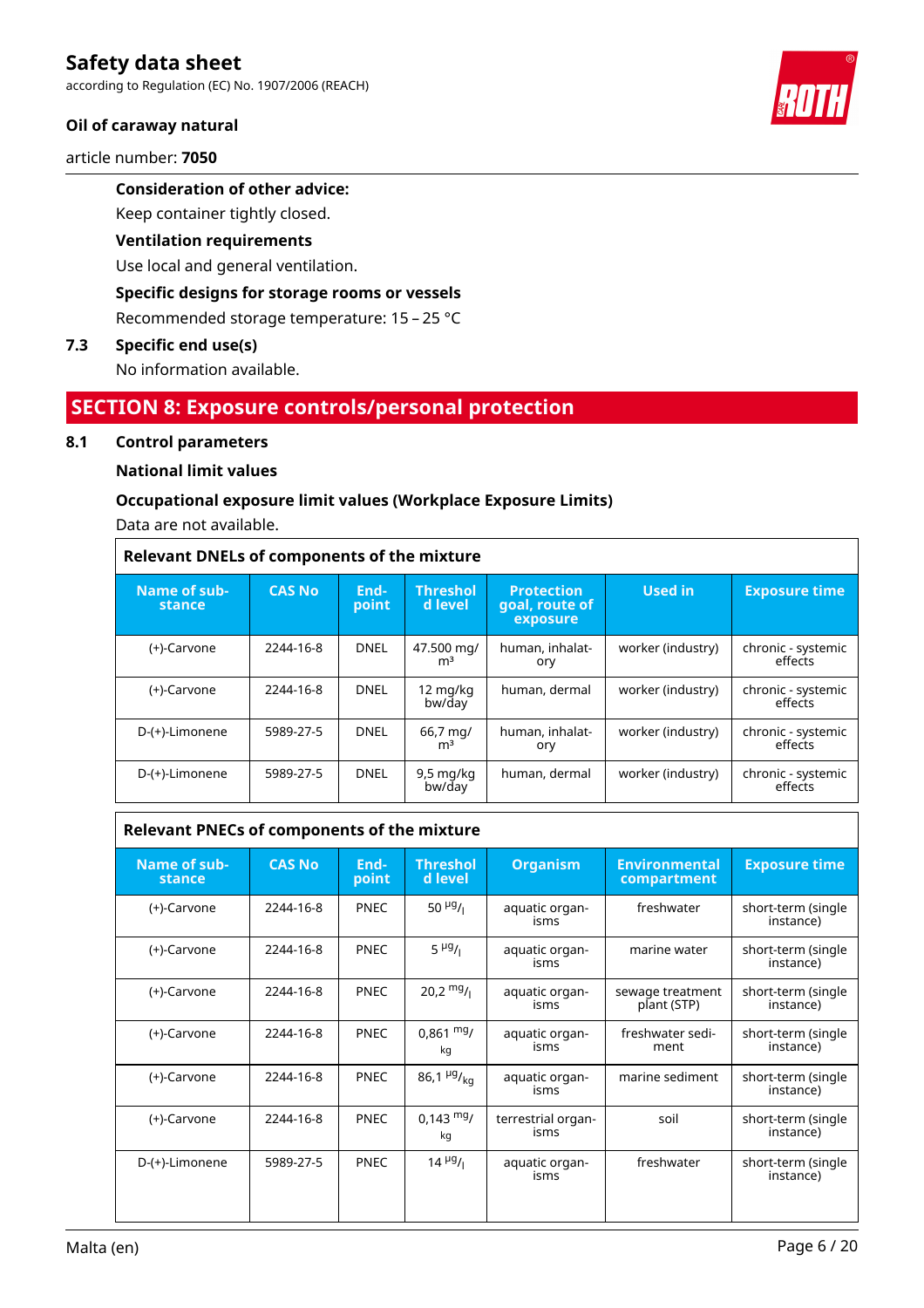according to Regulation (EC) No. 1907/2006 (REACH)



### **Oil of caraway natural**

article number: **7050**

| Relevant PNECs of components of the mixture |               |               |                             |                            |                                     |                                 |  |  |
|---------------------------------------------|---------------|---------------|-----------------------------|----------------------------|-------------------------------------|---------------------------------|--|--|
| Name of sub-<br>stance                      | <b>CAS No</b> | End-<br>point | <b>Threshol</b><br>d level. | <b>Organism</b>            | <b>Environmental</b><br>compartment | <b>Exposure time</b>            |  |  |
| D-(+)-Limonene                              | 5989-27-5     | <b>PNEC</b>   | 1,4 $^{19}$ / $_{1}$        | aquatic organ-<br>isms     | marine water                        | short-term (single<br>instance) |  |  |
| D-(+)-Limonene                              | 5989-27-5     | <b>PNEC</b>   | $1.8 \frac{mg}{l}$          | aquatic organ-<br>isms     | sewage treatment<br>plant (STP)     | short-term (single<br>instance) |  |  |
| D-(+)-Limonene                              | 5989-27-5     | <b>PNEC</b>   | 3,85 $mg/kq$                | aquatic organ-<br>isms     | freshwater sedi-<br>ment            | short-term (single<br>instance) |  |  |
| D-(+)-Limonene                              | 5989-27-5     | <b>PNEC</b>   | $0.385 \text{ mg}$<br>kg    | aquatic organ-<br>isms     | marine sediment                     | short-term (single<br>instance) |  |  |
| D-(+)-Limonene                              | 5989-27-5     | <b>PNEC</b>   | $0,763 \text{ mg}$<br>kg    | terrestrial organ-<br>isms | soil                                | short-term (single<br>instance) |  |  |

### **8.2 Exposure controls**

### **Individual protection measures (personal protective equipment)**

### **Eye/face protection**



Use safety goggle with side protection.

#### **Skin protection**



### **• hand protection**

Wear suitable gloves. Chemical protection gloves are suitable, which are tested according to EN 374. For special purposes, it is recommended to check the resistance to chemicals of the protective gloves mentioned above together with the supplier of these gloves. The times are approximate values from measurements at 22 ° C and permanent contact. Increased temperatures due to heated substances, body heat etc. and a reduction of the effective layer thickness by stretching can lead to a considerable reduction of the breakthrough time. If in doubt, contact manufacturer. At an approx. 1.5 times larger / smaller layer thickness, the respective breakthrough time is doubled / halved. The data apply only to the pure substance. When transferred to substance mixtures, they may only be considered as a guide.

#### **• type of material**

NBR (Nitrile rubber)

#### **• material thickness**

0,4 mm

#### **• breakthrough times of the glove material**

>480 minutes (permeation: level 6)

#### **• other protection measures**

Take recovery periods for skin regeneration. Preventive skin protection (barrier creams/ointments) is recommended.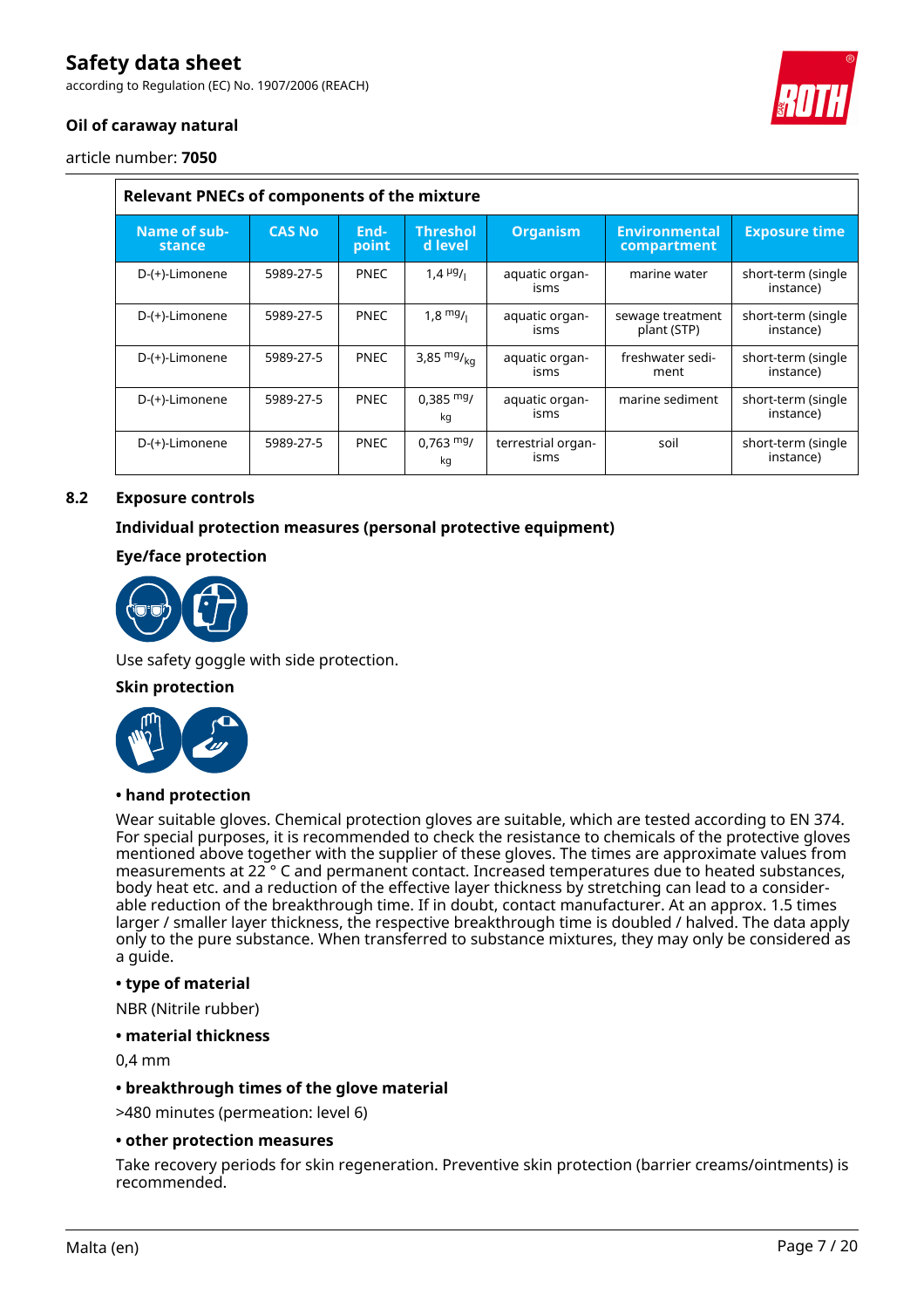according to Regulation (EC) No. 1907/2006 (REACH)

### **Oil of caraway natural**

article number: **7050**

#### **Respiratory protection**



Respiratory protection necessary at: Aerosol or mist formation.

#### **Environmental exposure controls**

Keep away from drains, surface and ground water.

### **SECTION 9: Physical and chemical properties**

### **9.1 Information on basic physical and chemical properties**

| Physical state                                              | liquid                                           |
|-------------------------------------------------------------|--------------------------------------------------|
| Colour                                                      | light yellow                                     |
| Odour                                                       | characteristic                                   |
| Melting point/freezing point                                | not determined                                   |
| Boiling point or initial boiling point and boiling<br>range | not determined                                   |
| Flammability                                                | flammable liquid in accordance with GHS criteria |
| Lower and upper explosion limit                             | not determined                                   |
| Flash point                                                 | 60 °C                                            |
| Auto-ignition temperature                                   | not determined                                   |
| Decomposition temperature                                   | not relevant                                     |
| pH (value)                                                  | not determined                                   |
| Kinematic viscosity                                         | not determined                                   |
| Solubility(ies)                                             |                                                  |
| Water solubility                                            | not determined                                   |
| Partition coefficient                                       |                                                  |
| Partition coefficient n-octanol/water (log value):          | this information is not available                |
|                                                             |                                                  |
| Vapour pressure                                             | not determined                                   |
|                                                             |                                                  |
| Density                                                     | 0,91 $9/_{cm^3}$ at 20 °C                        |
| Relative vapour density                                     | information on this property is not available    |
|                                                             |                                                  |
| Particle characteristics                                    | not relevant (liquid)                            |
| Other safety parameters                                     |                                                  |
| Oxidising properties                                        | none                                             |
|                                                             |                                                  |

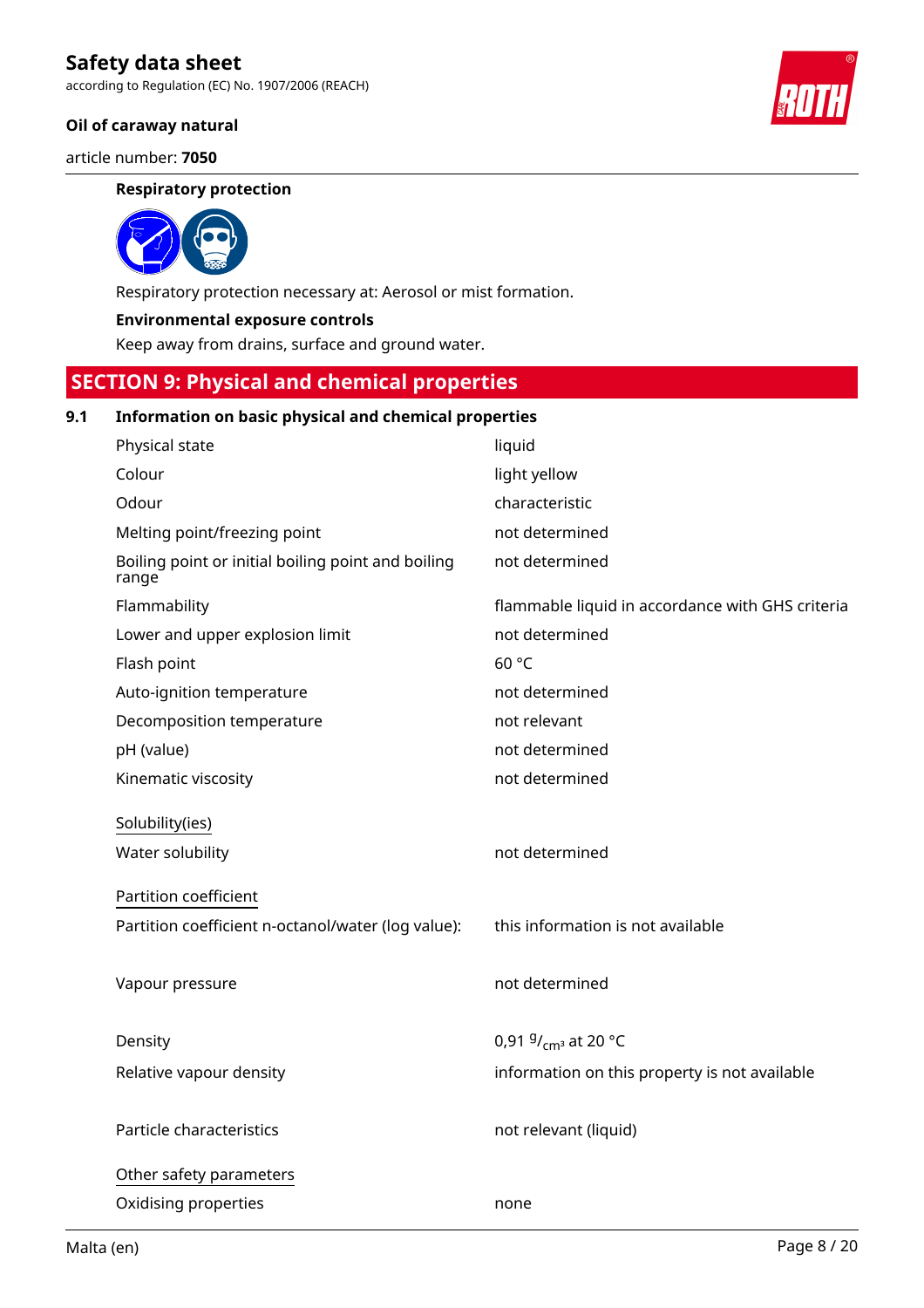according to Regulation (EC) No. 1907/2006 (REACH)

#### **Oil of caraway natural**

article number: **7050**

#### **9.2 Other information**

Information with regard to physical hazard classes:

There is no additional information.

Other safety characteristics:

Refractive index 1,484 – 1,49

# **SECTION 10: Stability and reactivity**

### **10.1 Reactivity**

It's a reactive substance. Risk of ignition.

#### **If heated**

Risk of ignition. Vapours may form explosive mixtures with air.

#### **10.2 Chemical stability**

The material is stable under normal ambient and anticipated storage and handling conditions of temperature and pressure.

### **10.3 Possibility of hazardous reactions**

**Violent reaction with:** strong oxidiser

#### **10.4 Conditions to avoid**

Keep away from heat, hot surfaces, sparks, open flames and other ignition sources. No smoking.

### **10.5 Incompatible materials**

There is no additional information.

**10.6 Hazardous decomposition products**

Hazardous combustion products: see section 5.

### **SECTION 11: Toxicological information**

#### **11.1 Information on hazard classes as defined in Regulation (EC) No 1272/2008**

**Classification according to GHS (1272/2008/EC, CLP)**

#### **Acute toxicity**

Harmful in contact with skin.

| <b>Acute toxicity</b> |                 |               |                |               |               |
|-----------------------|-----------------|---------------|----------------|---------------|---------------|
| <b>Exposure route</b> | <b>Endpoint</b> | <b>Value</b>  | <b>Species</b> | <b>Method</b> | <b>Source</b> |
| dermal                | LD50            | 1.780 $mg/kg$ | rabbit         |               |               |
|                       |                 |               |                |               |               |

### **Acute toxicity of components of the mixture**

| Name of substance | <b>CAS No</b> | 'Exposure'<br>route | <b>Endpoint</b> | <b>Value</b>               | <b>Species</b> |
|-------------------|---------------|---------------------|-----------------|----------------------------|----------------|
| (+)-Carvone       | 2244-16-8     | oral                | LD50            | 3.561 $mg/_{ka}$           | rat            |
| (+)-Carvone       | 2244-16-8     | dermal              | LD50            | 3.840 $mg/_{ka}$           | rabbit         |
| D-(+)-Limonene    | 5989-27-5     | oral                | LD50            | $>2.000$ mg/ <sub>kg</sub> | rat            |
| Myrcene           | 123-35-3      | oral                | LD50            | $>3.380$ mg/ <sub>kg</sub> | mouse          |

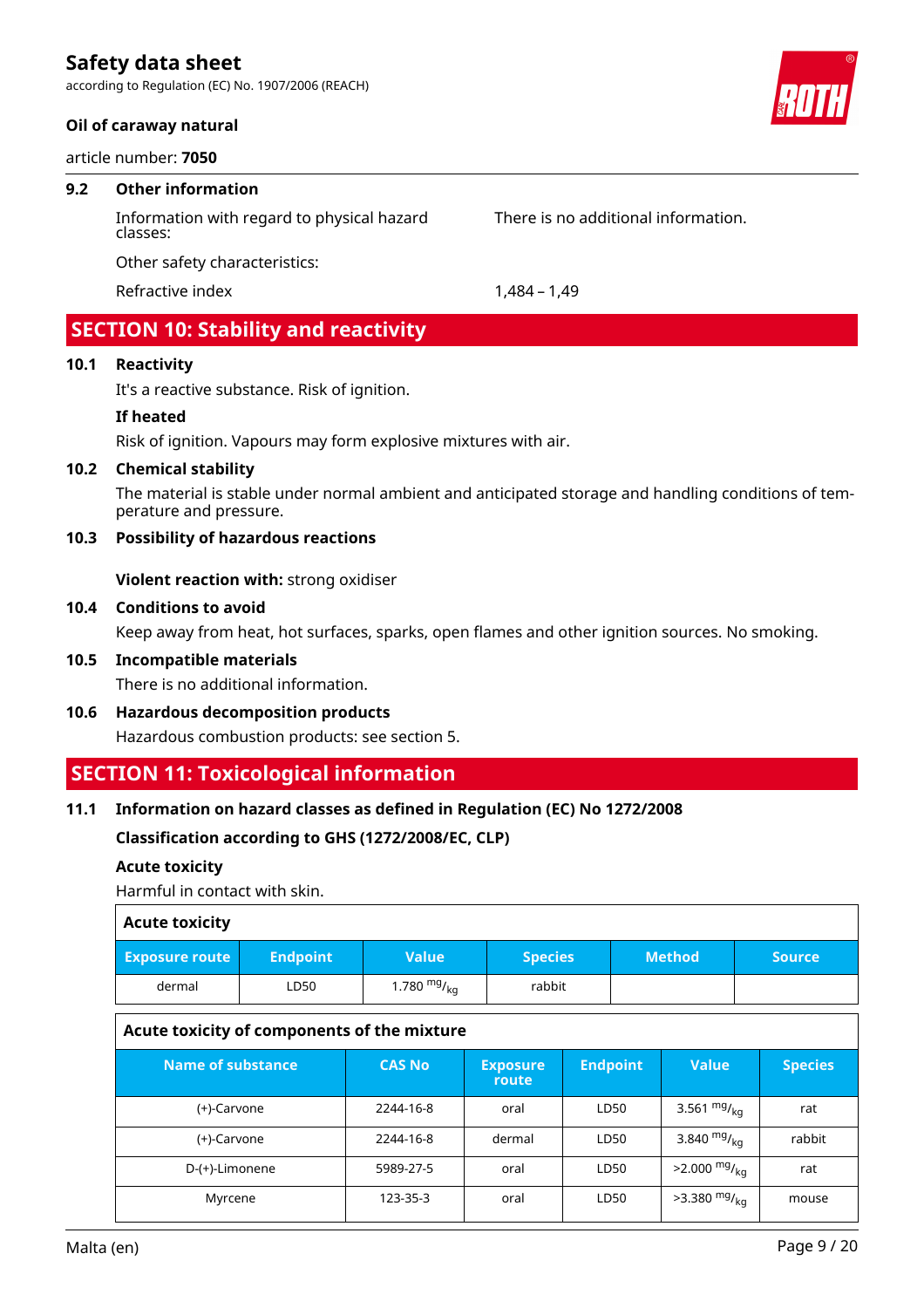according to Regulation (EC) No. 1907/2006 (REACH)

### **Oil of caraway natural**



#### article number: **7050**

| Acute toxicity of components of the mixture |               |                          |                 |                            |                |
|---------------------------------------------|---------------|--------------------------|-----------------|----------------------------|----------------|
| Name of substance                           | <b>CAS No</b> | <b>Exposure</b><br>route | <b>Endpoint</b> | Value                      | <b>Species</b> |
| Myrcene                                     | 123-35-3      | dermal                   | LD50            | $>5.000$ mg/ <sub>ka</sub> | rabbit         |

#### **Skin corrosion/irritation**

Causes skin irritation.

#### **Serious eye damage/eye irritation**

Shall not be classified as seriously damaging to the eye or eye irritant.

#### **Respiratory or skin sensitisation**

May cause an allergic skin reaction.

#### **Germ cell mutagenicity**

Shall not be classified as germ cell mutagenic.

#### **Carcinogenicity**

Shall not be classified as carcinogenic.

#### **Reproductive toxicity**

Shall not be classified as a reproductive toxicant.

#### **Specific target organ toxicity - single exposure**

Shall not be classified as a specific target organ toxicant (single exposure).

#### **Specific target organ toxicity - repeated exposure**

Shall not be classified as a specific target organ toxicant (repeated exposure).

#### **Aspiration hazard**

May be fatal if swallowed and enters airways.

#### **Symptoms related to the physical, chemical and toxicological characteristics**

#### **• If swallowed**

aspiration hazard

**• If in eyes**

Data are not available.

#### **• If inhaled**

Data are not available.

#### **• If on skin**

causes skin irritation, May produce an allergic reaction, pruritis, localised redness

#### **• Other information**

none

# **11.2 Endocrine disrupting properties**

Not listed.

### **11.3 Information on other hazards**

There is no additional information.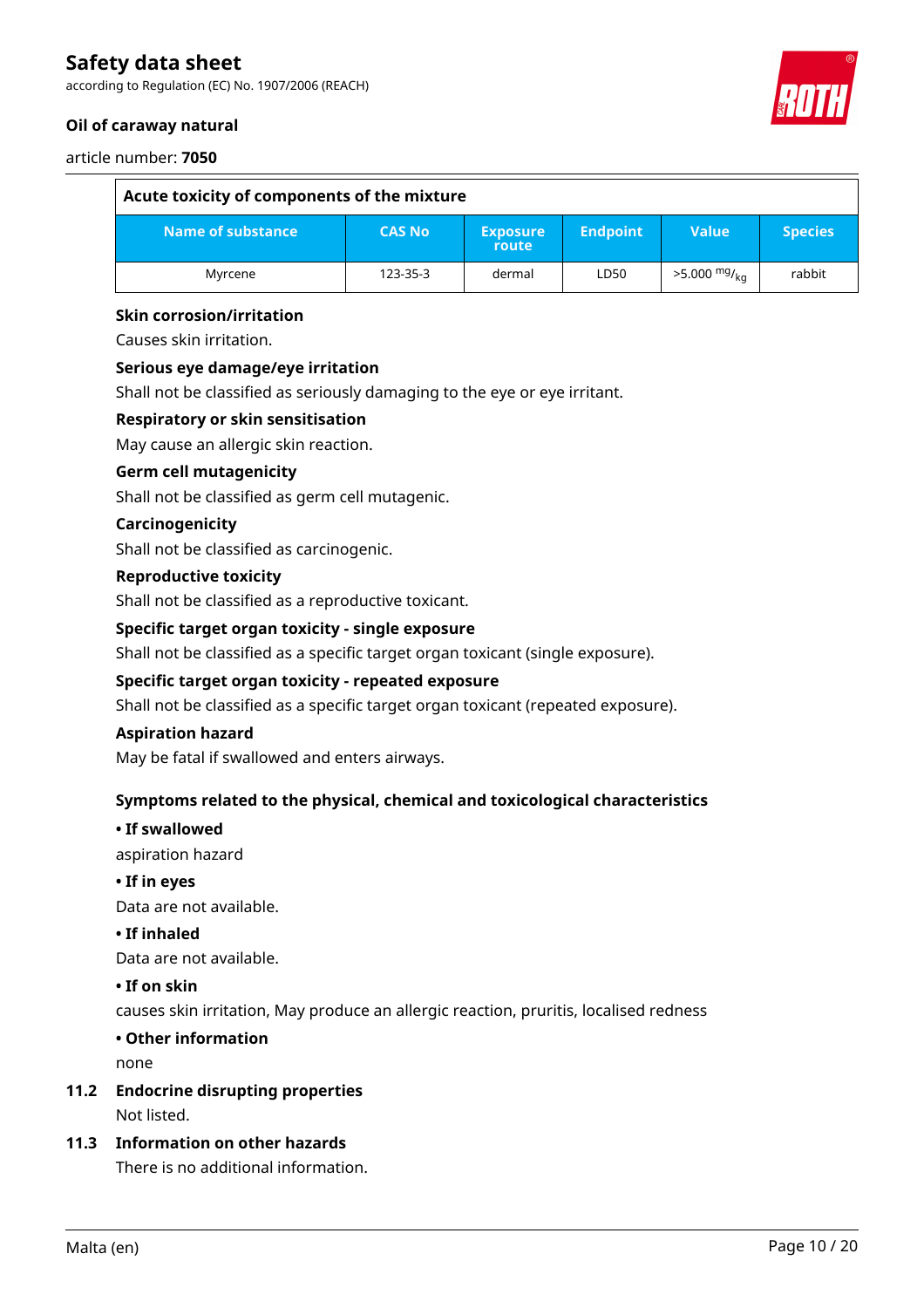according to Regulation (EC) No. 1907/2006 (REACH)

### **Oil of caraway natural**

#### article number: **7050**

# **SECTION 12: Ecological information**

### **12.1 Toxicity**

Very toxic to aquatic life with long lasting effects.

| <b>Aquatic toxicity (acute)</b> |                    |                |               |                         |
|---------------------------------|--------------------|----------------|---------------|-------------------------|
| <b>Endpoint</b>                 | <b>Value</b>       | <b>Species</b> | <b>Source</b> | <b>Exposure</b><br>time |
| <b>LC50</b>                     | $0,5 \frac{mg}{l}$ | fish           |               | 96 h                    |

### **Aquatic toxicity (acute) of components of the mixture**

| Name of sub-<br>stance | <b>CAS No</b> | <b>Endpoint</b> | <b>Value</b>         | <b>Species</b>        | <b>Exposure</b><br>time |
|------------------------|---------------|-----------------|----------------------|-----------------------|-------------------------|
| (+)-Carvone            | 2244-16-8     | <b>LC50</b>     | 50 $mg/1$            | fish                  | 96 h                    |
| D-(+)-Limonene         | 5989-27-5     | <b>LC50</b>     | $0,46 \frac{mg}{l}$  | fish                  | 96 h                    |
| D-(+)-Limonene         | 5989-27-5     | <b>EC50</b>     | $0.307 \frac{mg}{L}$ | aquatic invertebrates | 48 h                    |
| D-(+)-Limonene         | 5989-27-5     | ErC50           | $0,32 \frac{mg}{l}$  | algae                 | 72 h                    |
| Myrcene                | 123-35-3      | <b>EC50</b>     | $1,47 \frac{mg}{l}$  | aquatic invertebrates | 48 h                    |
| Myrcene                | 123-35-3      | <b>EC50</b>     | $0,31 \frac{mg}{l}$  | algae                 | 72 h                    |
| Myrcene                | 123-35-3      | ErC50           | $0.342 \text{ mg}$ / | algae                 | 72 h                    |

#### **Aquatic toxicity (chronic) of components of the mixture**

| Name of sub-<br>stance | <b>CAS No</b> | <b>Endpoint</b> | Value                       | <b>Species</b>        | <b>Exposure</b><br>time |
|------------------------|---------------|-----------------|-----------------------------|-----------------------|-------------------------|
| D-(+)-Limonene         | 5989-27-5     | EC50            | $<$ 0.67 mg/ $_1$           | fish                  | 8 d                     |
| D-(+)-Limonene         | 5989-27-5     | EC50            | $188$ $\frac{\mu g}{\iota}$ | aquatic invertebrates | 21 <sub>d</sub>         |

#### **Biodegradation**

Data are not available.

#### **12.2 Process of degradability**

| Degradability of components of the mixture |               |                              |                       |                 |               |               |
|--------------------------------------------|---------------|------------------------------|-----------------------|-----------------|---------------|---------------|
| Name of<br>substance                       | <b>CAS No</b> | <b>Process</b>               | Degrada-<br>tion rate | <b>Time</b>     | <b>Method</b> | <b>Source</b> |
| D-(+)-Limonene                             | 5989-27-5     | carbon dioxide<br>generation | 58,8 %                | 14d             |               | <b>ECHA</b>   |
| D-(+)-Limonene                             | 5989-27-5     | oxygen deple-<br>tion        | 80 %                  | 28d             |               | <b>ECHA</b>   |
| Myrcene                                    | 123-35-3      | oxygen deple-<br>tion        | 76 %                  | 28 <sub>d</sub> |               | <b>ECHA</b>   |

#### **12.3 Bioaccumulative potential**

Data are not available.

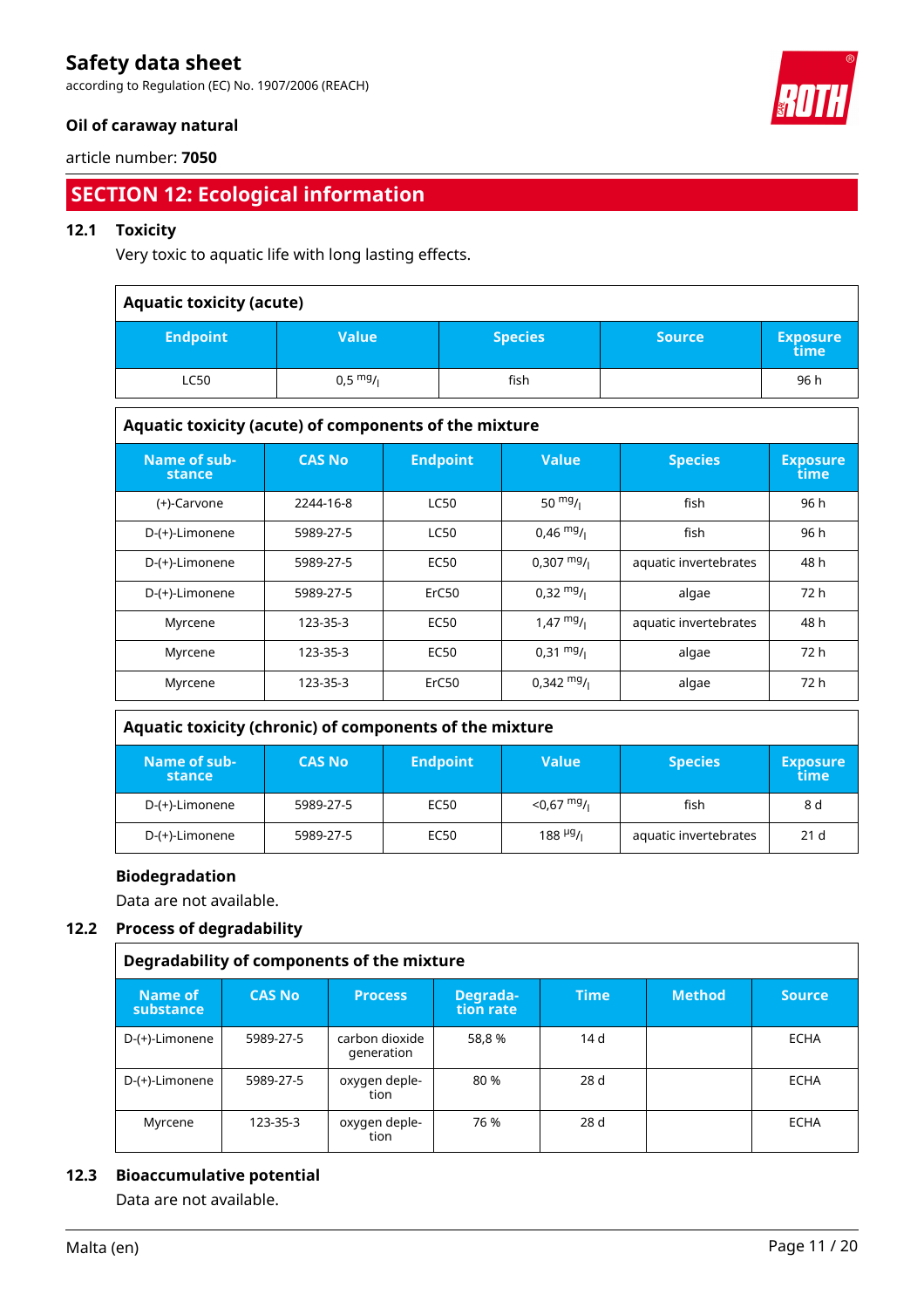according to Regulation (EC) No. 1907/2006 (REACH)

### **Oil of caraway natural**



article number: **7050**

| Bioaccumulative potential of components of the mixture |               |            |                                    |                 |
|--------------------------------------------------------|---------------|------------|------------------------------------|-----------------|
| Name of substance                                      | <b>CAS No</b> | <b>BCF</b> | Log KOW                            | <b>BOD5/COD</b> |
| (+)-Carvone                                            | 2244-16-8     |            | 3,07 (25 °C)                       |                 |
| D-(+)-Limonene                                         | 5989-27-5     |            | 4,38 (pH value: 7,2, 37 °C)        |                 |
| Myrcene                                                | 123-35-3      |            | 4,82 (pH value: $\sim$ 6,5, 30 °C) |                 |

#### **12.4 Mobility in soil**

Data are not available.

### **12.5 Results of PBT and vPvB assessment**

Data are not available.

- **12.6 Endocrine disrupting properties** Not listed.
- **12.7 Other adverse effects**

Data are not available.

## **SECTION 13: Disposal considerations**

#### **13.1 Waste treatment methods**



This material and its container must be disposed of as hazardous waste. Dispose of contents/container in accordance with local/regional/national/international regulations.

#### **Sewage disposal-relevant information**

Do not empty into drains. Avoid release to the environment. Refer to special instructions/safety data sheets.

#### **Waste treatment of containers/packagings**

It is a dangerous waste; only packagings which are approved (e.g. acc. to ADR) may be used.

#### **13.2 Relevant provisions relating to waste**

The allocation of waste identity numbers/waste descriptions must be carried out according to the EEC, specific to the industry and process. Waste catalogue ordinance (Germany).

#### **13.3 Remarks**

Waste shall be separated into the categories that can be handled separately by the local or national waste management facilities. Please consider the relevant national or regional provisions.

### **SECTION 14: Transport information**

#### **14.1 UN number or ID number**

| ADR/RID/ADN | UN 3082 |
|-------------|---------|
| IMDG-Code   | UN 3082 |
| ICAO-TI     | UN 3082 |

#### **14.2 UN proper shipping name**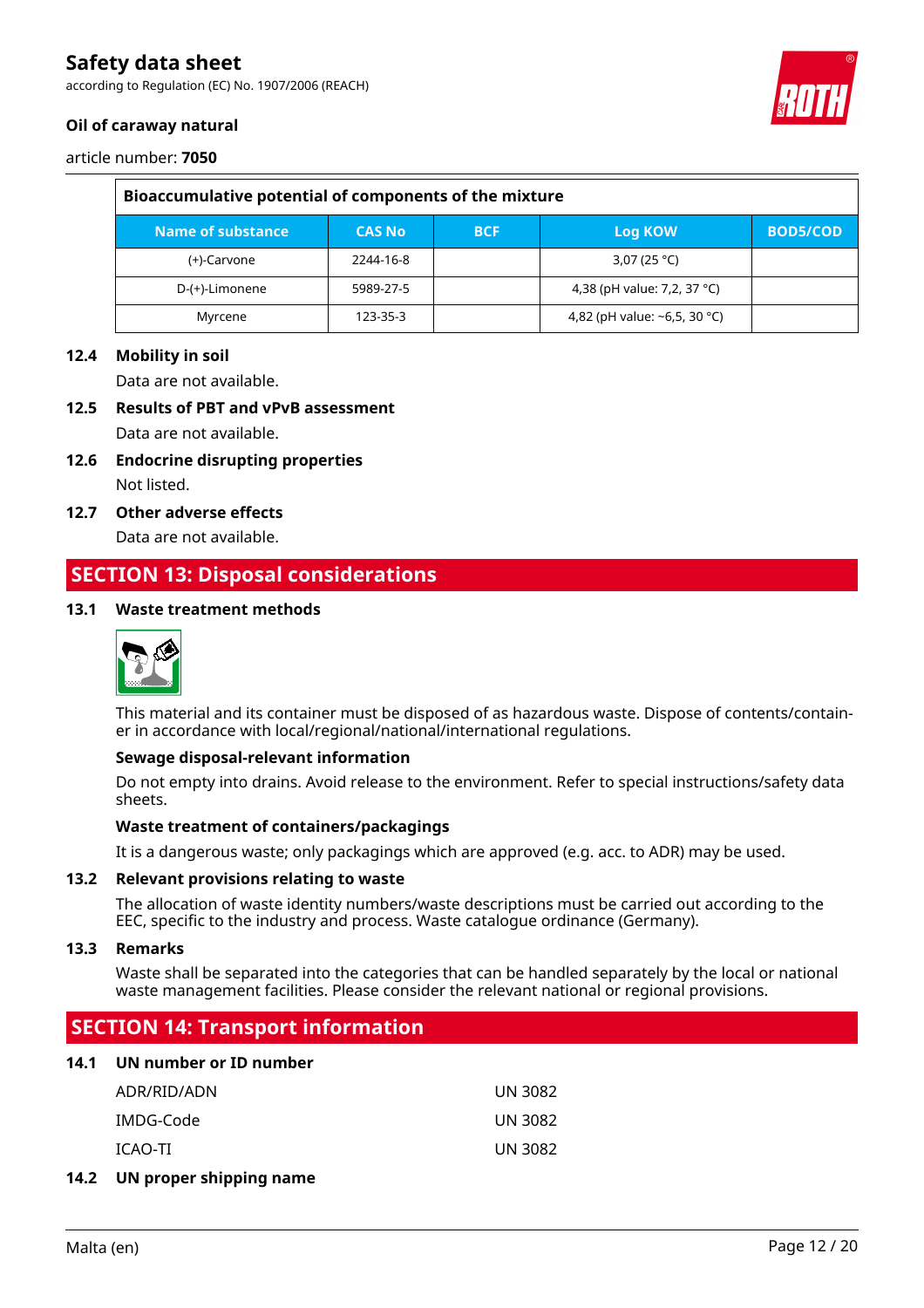according to Regulation (EC) No. 1907/2006 (REACH)

### **Oil of caraway natural**

article number: **7050**



|      | ADR/RID/ADN                       | ENVIRONMENTALLY HAZARDOUS SUBSTANCE, LI-<br>QUID, N.O.S. |
|------|-----------------------------------|----------------------------------------------------------|
|      | IMDG-Code                         | ENVIRONMENTALLY HAZARDOUS SUBSTANCE, LI-<br>QUID, N.O.S. |
|      | ICAO-TI                           | Environmentally hazardous substance, liquid,<br>n.o.s.   |
|      | Technical name                    | Oil of caraway                                           |
| 14.3 | <b>Transport hazard class(es)</b> |                                                          |
|      | ADR/RID/ADN                       | 9                                                        |
|      | IMDG-Code                         | 9                                                        |
|      | ICAO-TI                           | 9                                                        |
| 14.4 | <b>Packing group</b>              |                                                          |
|      | ADR/RID/ADN                       | III                                                      |
|      | IMDG-Code                         | Ш                                                        |
|      | ICAO-TI                           | Ш                                                        |
| 14.5 | <b>Environmental hazards</b>      | hazardous to the aquatic environment                     |
|      |                                   |                                                          |

### **14.6 Special precautions for user**

Provisions for dangerous goods (ADR) should be complied within the premises.

# **14.7 Maritime transport in bulk according to IMO instruments**

The cargo is not intended to be carried in bulk.

### **14.8 Information for each of the UN Model Regulations**

### **Transport of dangerous goods by road, rail and inland waterway (ADR/RID/ADN) - Additional information**

| Proper shipping name                  | ENVIRONMENTALLY HAZARDOUS SUBSTANCE, LI-<br>QUID, N.O.S.                                        |
|---------------------------------------|-------------------------------------------------------------------------------------------------|
| Particulars in the transport document | UN3082, ENVIRONMENTALLY HAZARDOUS SUB-<br>STANCE, LIQUID, N.O.S., (Oil of caraway), 9, III, (-) |
| Classification code                   | M6                                                                                              |
| Danger label(s)                       | 9, "Fish and tree"                                                                              |
|                                       |                                                                                                 |
| Environmental hazards                 | <b>yes</b> (hazardous to the aquatic environment)                                               |
| Special provisions (SP)               | 274, 335, 375, 601                                                                              |
| Excepted quantities (EQ)              | E <sub>1</sub>                                                                                  |
| Limited quantities (LQ)               | 5 L                                                                                             |
| Transport category (TC)               | 3                                                                                               |
| Tunnel restriction code (TRC)         |                                                                                                 |
| Hazard identification No              | 90                                                                                              |
|                                       |                                                                                                 |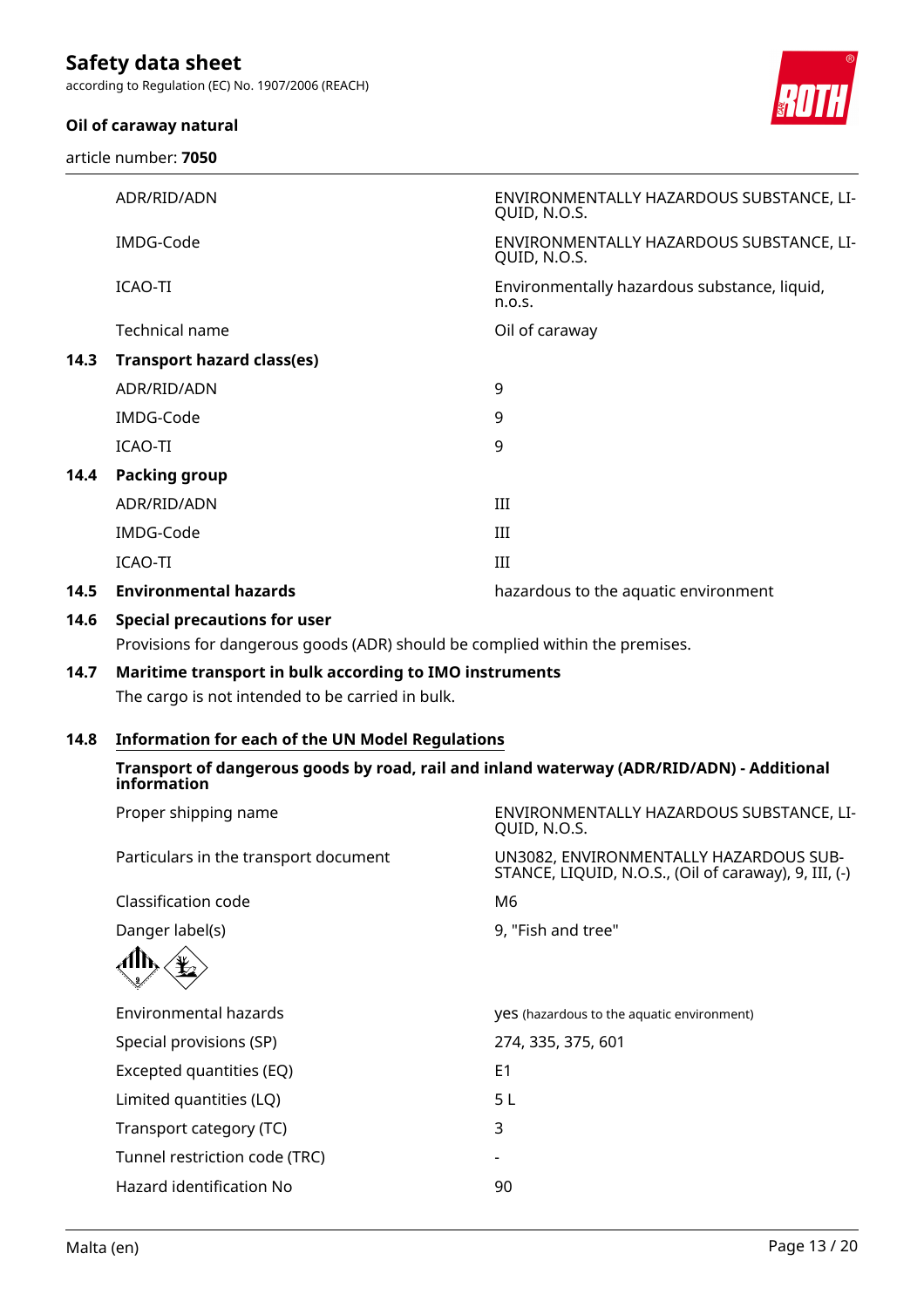according to Regulation (EC) No. 1907/2006 (REACH)

### **Oil of caraway natural**

article number: **7050**



| <b>International Maritime Dangerous Goods Code (IMDG) - Additional information</b> |                                                                                                                    |  |
|------------------------------------------------------------------------------------|--------------------------------------------------------------------------------------------------------------------|--|
| Proper shipping name                                                               | ENVIRONMENTALLY HAZARDOUS SUBSTANCE, LI-<br>QUID, N.O.S.                                                           |  |
| Particulars in the shipper's declaration                                           | UN3082, ENVIRONMENTALLY HAZARDOUS SUB-<br>STANCE, LIQUID, N.O.S., (Oil of caraway), 9, III,<br>$60^{\circ}$ C c.c. |  |
| Marine pollutant                                                                   | yes (hazardous to the aquatic environment), (Oil of caraway)                                                       |  |
| Danger label(s)                                                                    | 9, "Fish and tree"                                                                                                 |  |
|                                                                                    |                                                                                                                    |  |
| Special provisions (SP)                                                            | 274, 335, 969                                                                                                      |  |
| Excepted quantities (EQ)                                                           | E <sub>1</sub>                                                                                                     |  |
| Limited quantities (LQ)                                                            | 5L                                                                                                                 |  |
| EmS                                                                                | F-A, S-F                                                                                                           |  |
| Stowage category                                                                   | A                                                                                                                  |  |
| International Civil Aviation Organization (ICAO-IATA/DGR) - Additional information |                                                                                                                    |  |
| Proper shipping name                                                               | Environmentally hazardous substance, liquid,<br>n.o.s.                                                             |  |
| Particulars in the shipper's declaration                                           | UN3082, Environmentally hazardous substance,<br>liquid, n.o.s., (Oil of caraway), 9, III                           |  |
| <b>Environmental hazards</b>                                                       | yes (hazardous to the aquatic environment)                                                                         |  |
| Danger label(s)                                                                    | 9, "Fish and tree"                                                                                                 |  |
|                                                                                    |                                                                                                                    |  |
| Special provisions (SP)                                                            | A97, A158, A197, A215                                                                                              |  |
| Excepted quantities (EQ)                                                           | E1                                                                                                                 |  |
| Limited quantities (LQ)                                                            | 30 kg                                                                                                              |  |

## **SECTION 15: Regulatory information**

# **15.1 Safety, health and environmental regulations/legislation specific for the substance or mixture Relevant provisions of the European Union (EU)**

**Restrictions according to REACH, Annex XVII**

| Dangerous substances with restrictions (REACH, Annex XVII) |                                                                                                          |               |                    |           |
|------------------------------------------------------------|----------------------------------------------------------------------------------------------------------|---------------|--------------------|-----------|
| <b>Name of substance</b>                                   | Name acc. to inventory                                                                                   | <b>CAS No</b> | <b>Restriction</b> | <b>No</b> |
| Oil of caraway                                             | this product meets the criteria for<br>classification in accordance with Reg-<br>ulation No 1272/2008/EC |               | R <sub>3</sub>     |           |
| Oil of caraway                                             | flammable / pyrophoric                                                                                   |               | R40                | 40        |
| Oil of caraway                                             | substances in tattoo inks and perman-<br>ent make-up                                                     |               | R75                | 75        |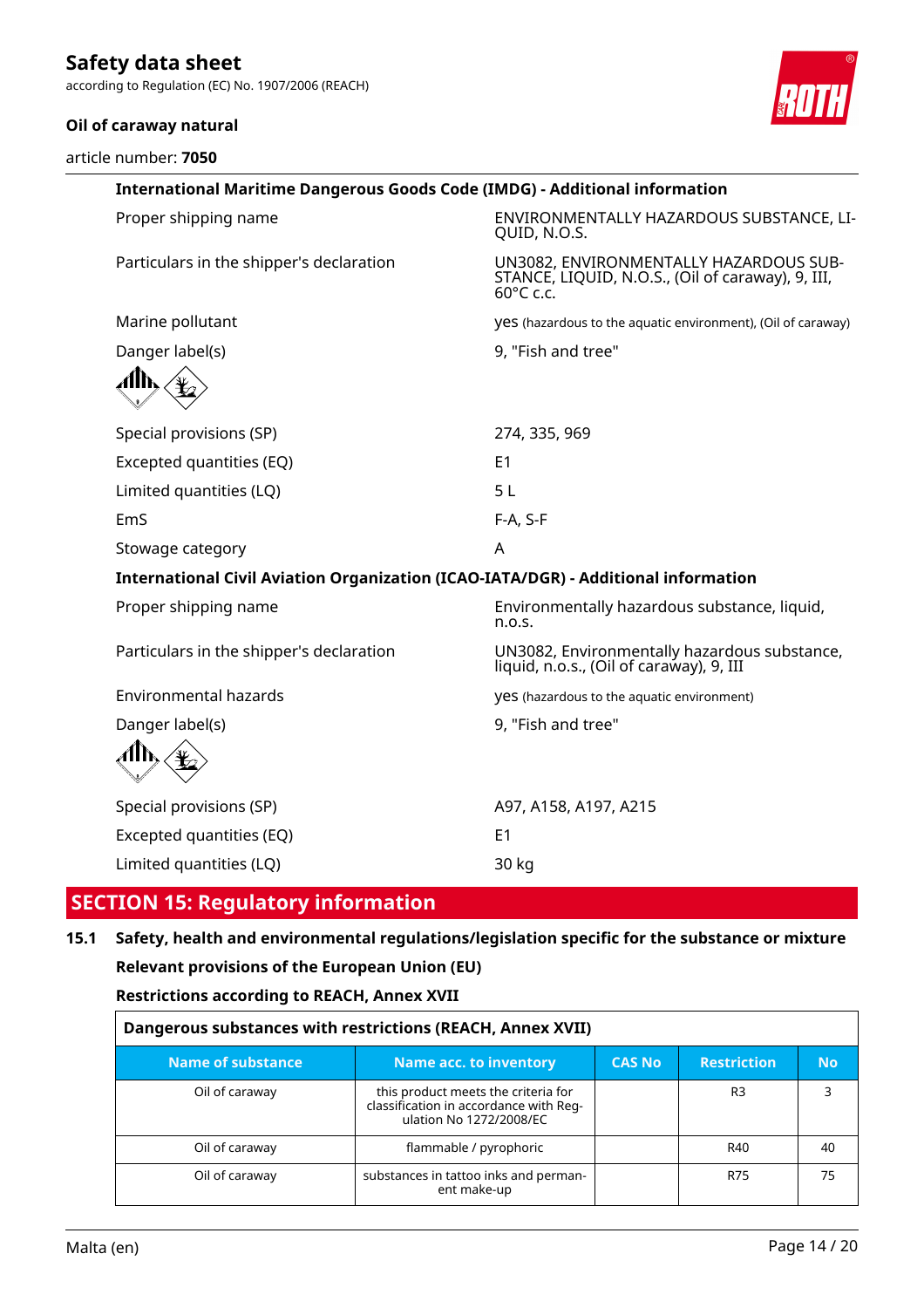according to Regulation (EC) No. 1907/2006 (REACH)

### **Oil of caraway natural**

#### article number: **7050**

#### **Legend**

R3 1. Shall not be used in:

- ornamental articles intended to produce light or colour effects by means of different phases, for example in ornamental lamps and ashtrays,

- tricks and jokes,

- games for one or more participants, or any article intended to be used as such, even with ornamental aspects,

2. Articles not complying with paragraph 1 shall not be placed on the market. 3. Shall not be placed on the market if they contain a colouring agent, unless required for fiscal reasons, or perfume, or both, if they:

— can be used as fuel in decorative oil lamps for supply to the general public, and

— present an aspiration hazard and are labelled with H304.

4. Decorative oil lamps for supply to the general public shall not be placed on the market unless they conform to the European Standard on Decorative oil lamps (EN 14059) adopted by the European Committee for Standardisation (CEN).

5. Without prejudice to the implementation of other Union provisions relating to the classification, labelling and packaging of substances and mixtures, suppliers shall ensure, before the placing on the market, that the following requirements are met:

(a) lamp oils, labelled with H304, intended for supply to the general public are visibly, legibly and indelibly marked as follows: "Keep lamps filled with this liquid out of the reach of children"; and, by 1 December 2010, "Just a sip of lamp oil – or even sucking the wick of lamps – may lead to life-threatening lung damage";

(b) grill lighter fluids, labelled with H304, intended for supply to the general public are legibly and indelibly marked by 1 December 2010 as follows: 'Just a sip of grill lighter fluid may lead to life threatening lung damage'; (c) lamps oils and grill lighters, labelled with H304, intended for supply to the general public are packaged in black

opaque containers not exceeding 1 litre by 1 December 2010.';

R40 1. Shall not be used, as substance or as mixtures in aerosol dispensers where these aerosol dispensers are intended for supply to the general public for entertainment and decorative purposes such as the following:

- metallic glitter intended mainly for decoration,

- artificial snow and frost, - 'whoopee' cushions,

- silly string aerosols,

- imitation excrement,

- horns for parties,

- decorative flakes and foams,

- artificial cobwebs,

- stink bombs.

2. Without prejudice to the application of other Community provisions on the classification, packaging and labelling of substances, suppliers shall ensure before the placing on the market that the packaging of aerosol dispensers referred to above is marked visibly, legibly and indelibly with:

'For professional users only'.

3. By way of derogation, paragraphs 1 and 2 shall not apply to the aerosol dispensers referred to Article 8 (1a) of Council Directive 75/324/EEC (2).

4. The aerosol dispensers referred to in paragraphs 1 and 2 shall not be placed on the market unless they conform to the requirements indicated.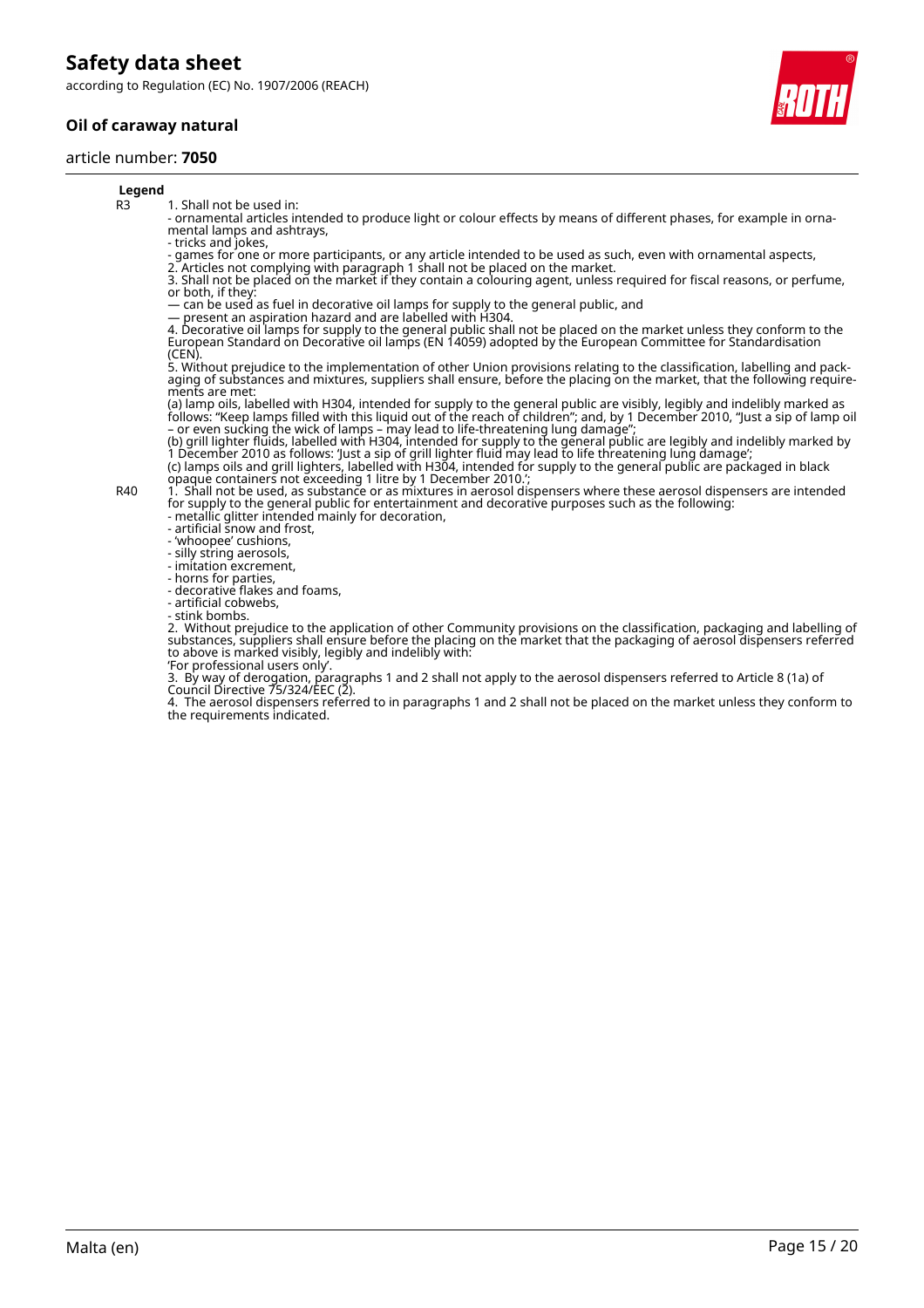according to Regulation (EC) No. 1907/2006 (REACH)

### **Oil of caraway natural**

#### article number: **7050**



#### **Legend** R75 1. Shall not be placed on the market in mixtures for use for tattooing purposes, and mixtures containing any such substances shall not be used for tattooing purposes, after 4 January 2022 if the substance or substances in question is or are present in the following circumstances: (a) in the case of a substance classified in Part 3 of Annex VI to Regulation (EC) No 1272/2008 as carcinogen category 1A, 1B or 2, or germ cell mutagen category 1A, 1B or 2, the substance is present in the mixture in a concentration equal to or greater than 0,00005 % by weight; (b) in the case of a substance classified in Part 3 of Annex VI to Regulation (EC) No 1272/2008 as reproductive toxicant category 1A, 1B or 2, the substance is present in the mixture in a concentration equal to or greater than 0,001 % by weight; (c) in the case of a substance classified in Part 3 of Annex VI to Regulation (EC) No 1272/2008 as skin sensitiser category 1, 1A or 1B, the substance is present in the mixture in a concentration equal to or greater than 0,001 % by weight; (d) in the case of a substance classified in Part 3 of Annex VI to Regulation (EC) No 1272/2008 as skin corrosive category 1, 1A, 1B or 1C or skin irritant category 2, or as serious eye damage category 1 or eye irritant category 2, the substance is present in the mixture in a concentration equal to or greater than: (i) 0,1 % by weight, if the substance is used solely as a pH regulator; (ii) 0,01 % by weight, in all other cases; (e) in the case of a substance listed in Annex II to Regulation (EC) No 1223/2009 (\*1), the substance is present in the mixture in a concentration equal to or greater than 0,00005 % by weight; (f) in the case of a substance for which a condition of one or more of the following kinds is specified in column g (Product type, Body parts) of the table in Annex IV to Regulation (EC) No 1223/2009, the substance is present in the mixture in a concentration equal to or greater than 0,00005 % by weight: (i) "Rinse-off products"; (ii) "Not to be used in products applied on mucous membranes"; (iii) "Not to be used in eye products"; (g) in the case of a substance for which a condition is specified in column h (Maximum concentration in ready for use preparation) or column i (Other) of the table in Annex IV to Regulation (EC) No 1223/2009, the substance is present in the mixture in a concentration, or in some other way, that does not accord with the condition specified in that column; (h) in the case of a substance listed in Appendix 13 to this Annex, the substance is present in the mixture in a concentration equal to or greater than the concentration limit specified for that substance in that Appendix. 2. For the purposes of this entry use of a mixture "for tattooing purposes" means injection or introduction of the mixture into a person's skin, mucous membrane or eyeball, by any process or procedure (including procedures commonly referred to as permanent make-up, cosmetic tattooing, micro-blading and micro-pigmentation), with the aim of making a mark or design on his or her body. 3. If a substance not listed in Appendix 13 falls within more than one of points (a) to (g) of paragraph 1, the strictest concentration limit laid down in the points in question shall apply to that substance. If a substance listed in Appendix 13 also falls within one or more of points (a) to (g) of paragraph 1, the concentration limit laid down in point (h) of paragraph 1 shall apply to that substance. 4. By way of derogation, paragraph 1 shall not apply to the following substances until 4 January 2023: (a) Pigment Blue 15:3 (CI 74160, EC No 205-685-1, CAS No 147-14-8); (b) Pigment Green 7 (CI 74260, EC No 215-524-7, CAS No 1328-53-6). 5. If Part 3 of Annex VI to Regulation (EC) No 1272/2008 is amended after 4 January 2021 to classify or re-classify a substance such that the substance then becomes caught by point (a), (b), (c) or (d) of paragraph 1 of this entry, or such that it then falls within a different one of those points from the one within which it fell previously, and the date of application of that new or revised classification is after the date referred to in paragraph 1 or, as the case may be, paragraph 4 of this entry, that amendment shall, for the purposes of applying this entry to that substance, be treated as taking effect on the date of application of that new or revised classification. 6. If Annex II or Annex IV to Regulation (EC) No 1223/2009 is amended after 4 January 2021 to list or change the listing of a substance such that the substance then becomes caught by point (e), (f) or (g) of paragraph 1 of this entry, or such that it then falls within a different one of those points from the one within which it fell previously, and the amendment takes effect after the date referred to in paragraph 1 or, as the case may be, paragraph 4 of this entry, that amendment shall, for the purposes of applying this entry to that substance, be treated as taking effect from the date falling 18 months after entry into force of the act by which that amendment was made. 7. Suppliers placing a mixture on the market for use for tattooing purposes shall ensure that, after 4 January 2022, the mixture is marked with the following information: (a) the statement "Mixture for use in tattoos or permanent make-up"; (b) a reference number to uniquely identify the batch; (c) the list of ingredients in accordance with the nomenclature established in the glossary of common ingredient names pursuant to Article 33 of Regulation (EC) No 1223/2009, or in the absence of a common ingredient name, the IUPAC name. In the absence of a common ingredient name or IUPAC name, the CAS and EC number. Ingredients shall be listed in descending order by weight or volume of the ingredients at the time of formulation. "Ingredient" means any substance added during the process of formulation and present in the mixture for use for tattooing purposes. Impurities shall not be regarded as ingredients. If the name of a substance, used as ingredient within the meaning of this entry, is already required to be stated on the label in accordance with Regulation (EC) No 1272/2008, that ingredient does not need to be marked in accordance with this Regulation; (d) the additional statement "pH regulator" for substances falling under point (d)(i) of paragraph 1; (e) the statement "Contains nickel. Can cause allergic reactions." if the mixture contains nickel below the concentration limit specified in Appendix 13; (f) the statement "Contains chromium (VI). Can cause allergic reactions." if the mixture contains chromium (VI) below the concentration limit specified in Appendix 13; (g) safety instructions for use insofar as they are not already required to be stated on the label by Regulation (EC) No 1272/2008. The information shall be clearly visible, easily legible and marked in a way that is indelible.<br>The information shall be written in the official language(s) of the Member State(s) where the mixture is placed on the<br>market, Where necessary because of the size of the package, the information listed in the first subparagraph, except for point (a), shall be included instead in the instructions for use. Before using a mixture for tattooing purposes, the person using the mixture shall provide the person undergoing the procedure with the information marked on the package or included in the instructions for use pursuant to this para-

graph. 8. Mixtures that do not contain the statement "Mixture for use in tattoos or permanent make-up" shall not be used for tattooing purposes.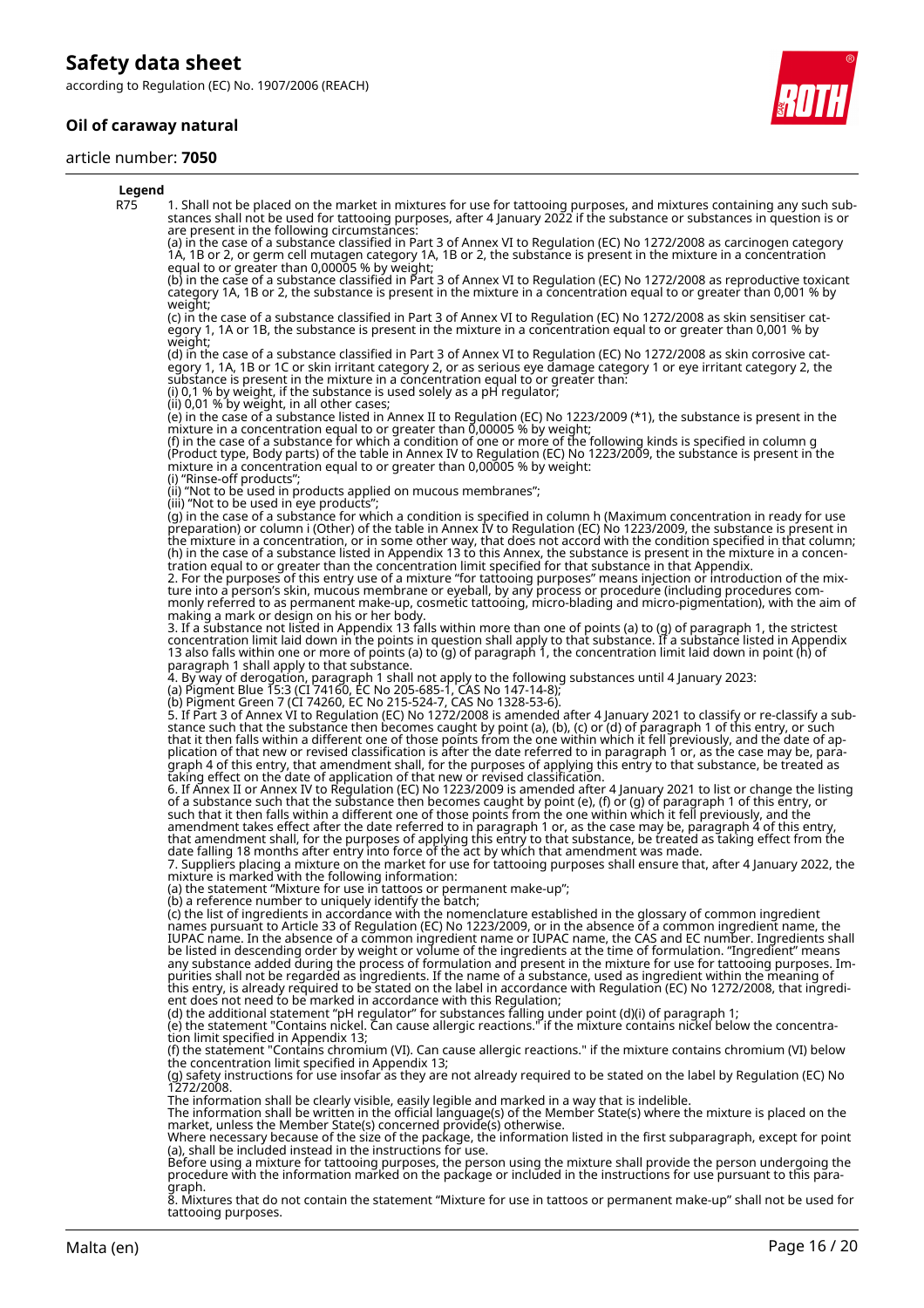according to Regulation (EC) No. 1907/2006 (REACH)

### **Oil of caraway natural**

#### article number: **7050**

#### **Legend**

9. This entry does not apply to substances that are gases at temperature of 20 °C and pressure of 101,3 kPa, or generate a vapour pressure of more than 300 kPa at temperature of 50 °C, with the exception of formaldehyde (CAS No 50- 00-0, EC No 200-001-8).

10. This entry does not apply to the placing on the market of a mixture for use for tattooing purposes, or to the use of a mixture for tattooing purposes, when placed on the market exclusively as a medical device or an accessory to a medical device, within the meaning of Regulation (EU) 2017/745, or when used exclusively as a medical device or an accessory to a medical device, within the same meaning. Where the placing on the market or use may not be exclusively as a medical device or an accessory to a medical device, the requirements of Regulation (EU) 2017/745 and of this Regulation shall apply cumulatively.

#### **List of substances subject to authorisation (REACH, Annex XIV)/SVHC - candidate list**

Not listed.

#### **Seveso Directive**

| 2012/18/EU (Seveso III) |                                                                           |                                                                                            |              |
|-------------------------|---------------------------------------------------------------------------|--------------------------------------------------------------------------------------------|--------------|
| <b>No</b>               | <b>Dangerous substance/hazard categories</b>                              | Qualifying quantity (tonnes) for the application of lower and upper-tier re-<br>quirements | <b>Notes</b> |
| E1                      | environmental hazards (hazardous to the aquatic en-<br>vironment, cat. 1) | 100<br>200                                                                                 | 56)          |

#### **Notation**

56) Hazardous to the Aquatic Environment in category Acute 1 or Chronic 1

#### **Deco-Paint Directive**

| <b>VOC content</b> | 100 %<br>9109/ |
|--------------------|----------------|
|                    |                |

#### **Industrial Emissions Directive (IED)**

| VOC content | 100 % |
|-------------|-------|
| VOC content | 9109/ |

#### **Directive on the restriction of the use of certain hazardous substances in electrical and electronic equipment (RoHS)**

not listed

#### **Regulation concerning the establishment of a European Pollutant Release and Transfer Register (PRTR)**

not listed

#### **Water Framework Directive (WFD)**

not listed

#### **Regulation on the marketing and use of explosives precursors**

not listed

#### **Regulation on drug precursors**

not listed

#### **Regulation on substances that deplete the ozone layer (ODS)**

not listed

#### **Regulation concerning the export and import of hazardous chemicals (PIC)**

not listed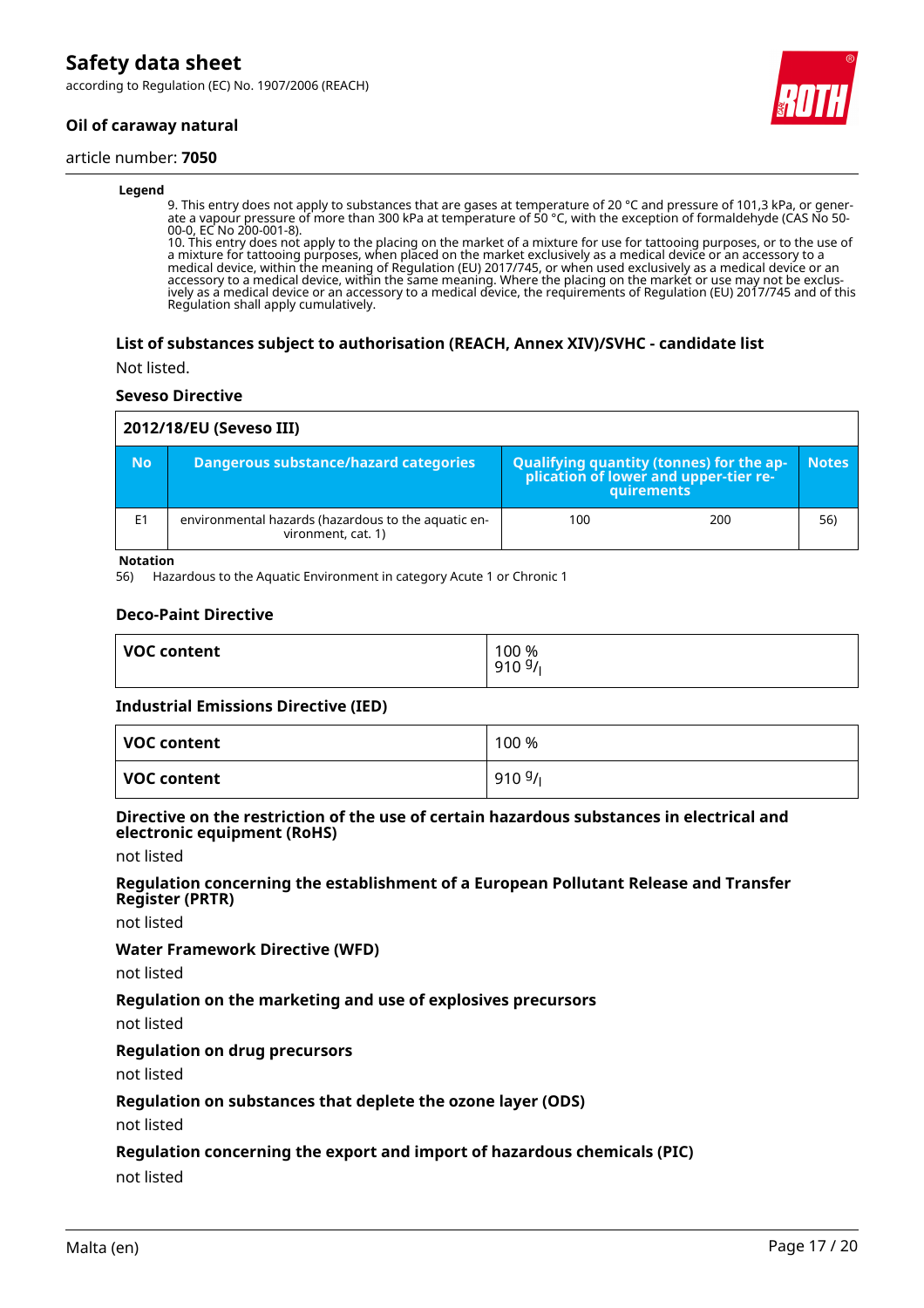according to Regulation (EC) No. 1907/2006 (REACH)



### **Oil of caraway natural**

article number: **7050**

### **Regulation on persistent organic pollutants (POP)**

### not listed

### **National inventories**

| <b>Country</b> | <b>Inventory</b> | <b>Status</b>       |
|----------------|------------------|---------------------|
| AU             | <b>AICS</b>      | substance is listed |
| CA             | <b>DSL</b>       | substance is listed |
| CN             | <b>IECSC</b>     | substance is listed |
| <b>KR</b>      | <b>KECI</b>      | substance is listed |
| <b>NZ</b>      | <b>NZIOC</b>     | substance is listed |
| PH             | <b>PICCS</b>     | substance is listed |
| <b>TW</b>      | <b>TCSI</b>      | substance is listed |
| US             | <b>TSCA</b>      | substance is listed |
| ,,,,,,,        |                  |                     |

| <b>Legena</b> |                                                                         |
|---------------|-------------------------------------------------------------------------|
| AICS          | Australian Inventory of Chemical Substances                             |
| DSL           | Domestic Substances List (DSL)                                          |
| IECSC         | Inventory of Existing Chemical Substances Produced or Imported in China |
| KECI          | Korea Existing Chemicals Inventory                                      |
| NZIoC         | New Zealand Inventory of Chemicals                                      |
| PICCS         | Philippine Inventory of Chemicals and Chemical Substances (PICCS)       |
| TCSI          | Taiwan Chemical Substance Inventory                                     |
| TSCA          | Toxic Substance Control Act                                             |
|               |                                                                         |

### **15.2 Chemical Safety Assessment**

No Chemical Safety Assessment has been carried out for this substance.

# **SECTION 16: Other information**

### **Abbreviations and acronyms**

| Abbr.                | <b>Descriptions of used abbreviations</b>                                                                                                                                                                                       |
|----------------------|---------------------------------------------------------------------------------------------------------------------------------------------------------------------------------------------------------------------------------|
| <b>ADN</b>           | Accord européen relatif au transport international des marchandises dangereuses par voies de naviga-<br>tion intérieures (European Agreement concerning the International Carriage of Dangerous Goods by In-<br>land Waterways) |
| <b>ADR</b>           | Accord relatif au transport international des marchandises dangereuses par route (Agreement concern-<br>ing the International Carriage of Dangerous Goods by Road)                                                              |
| ADR/RID/ADN          | Agreements concerning the International Carriage of Dangerous Goods by Road/Rail/Inland Waterways<br>(ADR/RID/ADN)                                                                                                              |
| <b>Aquatic Acute</b> | Hazardous to the aquatic environment - acute hazard                                                                                                                                                                             |
| Aquatic Chronic      | Hazardous to the aquatic environment - chronic hazard                                                                                                                                                                           |
| Asp. Tox.            | Aspiration hazard                                                                                                                                                                                                               |
| <b>ATE</b>           | <b>Acute Toxicity Estimate</b>                                                                                                                                                                                                  |
| <b>BCF</b>           | Bioconcentration factor                                                                                                                                                                                                         |
| <b>BOD</b>           | Biochemical Oxygen Demand                                                                                                                                                                                                       |
| CAS                  | Chemical Abstracts Service (service that maintains the most comprehensive list of chemical substances)                                                                                                                          |
| <b>CLP</b>           | Regulation (EC) No 1272/2008 on classification, labelling and packaging of substances and mixtures                                                                                                                              |
| COD                  | Chemical oxygen demand                                                                                                                                                                                                          |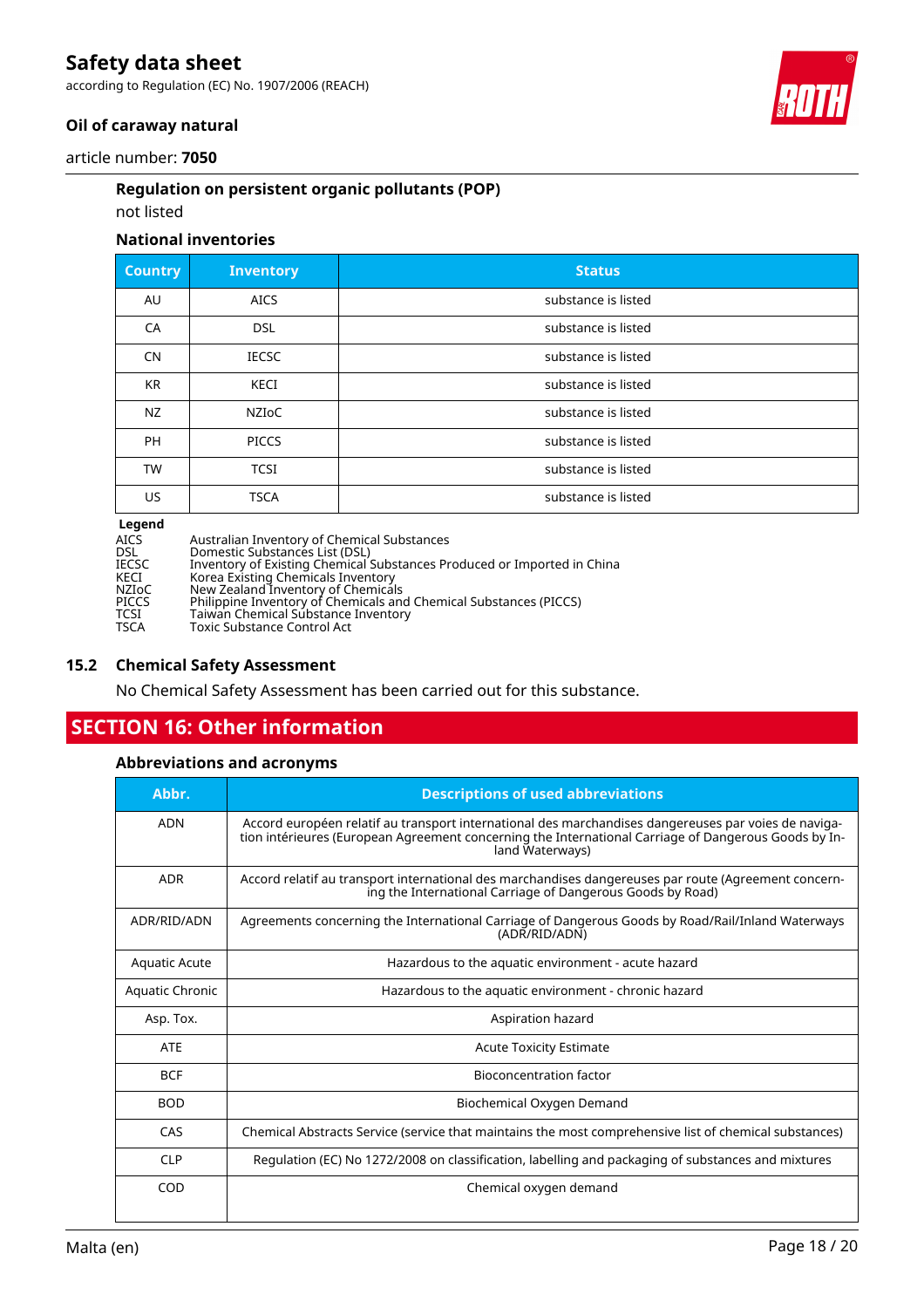according to Regulation (EC) No. 1907/2006 (REACH)



### **Oil of caraway natural**

article number: **7050**

| Abbr.         | <b>Descriptions of used abbreviations</b>                                                                                                                                              |
|---------------|----------------------------------------------------------------------------------------------------------------------------------------------------------------------------------------|
| <b>DGR</b>    | Dangerous Goods Regulations (see IATA/DGR)                                                                                                                                             |
| <b>DNEL</b>   | Derived No-Effect Level                                                                                                                                                                |
| <b>EC50</b>   | Effective Concentration 50 %. The EC50 corresponds to the concentration of a tested substance causing<br>50 % changes in response (e.g. on growth) during a specified time interval    |
| EC No         | The EC Inventory (EINECS, ELINCS and the NLP-list) is the source for the seven-digit EC number, an identi-<br>fier of substances commercially available within the EU (European Union) |
| <b>EINECS</b> | European Inventory of Existing Commercial Chemical Substances                                                                                                                          |
| <b>ELINCS</b> | European List of Notified Chemical Substances                                                                                                                                          |
| EmS           | <b>Emergency Schedule</b>                                                                                                                                                              |
| ErC50         | ≡ EC50: in this method, that concentration of test substance which results in a 50 % reduction in either<br>growth (EbC50) or growth rate (ErC50) relative to the control              |
| Eye Dam.      | Seriously damaging to the eye                                                                                                                                                          |
| Eye Irrit.    | Irritant to the eye                                                                                                                                                                    |
| Flam. Liq.    | Flammable liquid                                                                                                                                                                       |
| <b>GHS</b>    | "Globally Harmonized System of Classification and Labelling of Chemicals" developed by the United Na-<br>tions                                                                         |
| <b>IATA</b>   | International Air Transport Association                                                                                                                                                |
| IATA/DGR      | Dangerous Goods Regulations (DGR) for the air transport (IATA)                                                                                                                         |
| <b>ICAO</b>   | International Civil Aviation Organization                                                                                                                                              |
| ICAO-TI       | Technical instructions for the safe transport of dangerous goods by air                                                                                                                |
| <b>IMDG</b>   | International Maritime Dangerous Goods Code                                                                                                                                            |
| IMDG-Code     | International Maritime Dangerous Goods Code                                                                                                                                            |
| index No      | The Index number is the identification code given to the substance in Part 3 of Annex VI to Regulation<br>(EC) No 1272/2008                                                            |
| <b>LC50</b>   | Lethal Concentration 50%: the LC50 corresponds to the concentration of a tested substance causing 50 %<br>lethality during a specified time interval                                   |
| LD50          | Lethal Dose 50 %: the LD50 corresponds to the dose of a tested substance causing 50 % lethality during a<br>specified time interval                                                    |
| log KOW       | n-Octanol/water                                                                                                                                                                        |
| <b>NLP</b>    | No-Longer Polymer                                                                                                                                                                      |
| PBT           | Persistent, Bioaccumulative and Toxic                                                                                                                                                  |
| <b>PNEC</b>   | <b>Predicted No-Effect Concentration</b>                                                                                                                                               |
| REACH         | Registration, Evaluation, Authorisation and Restriction of Chemicals                                                                                                                   |
| <b>RID</b>    | Règlement concernant le transport International ferroviaire des marchandises Dangereuses (Regula-<br>tions concerning the International carriage of Dangerous goods by Rail)           |
| Skin Corr.    | Corrosive to skin                                                                                                                                                                      |
| Skin Irrit.   | Irritant to skin                                                                                                                                                                       |
| Skin Sens.    | Skin sensitisation                                                                                                                                                                     |
| <b>SVHC</b>   | Substance of Very High Concern                                                                                                                                                         |